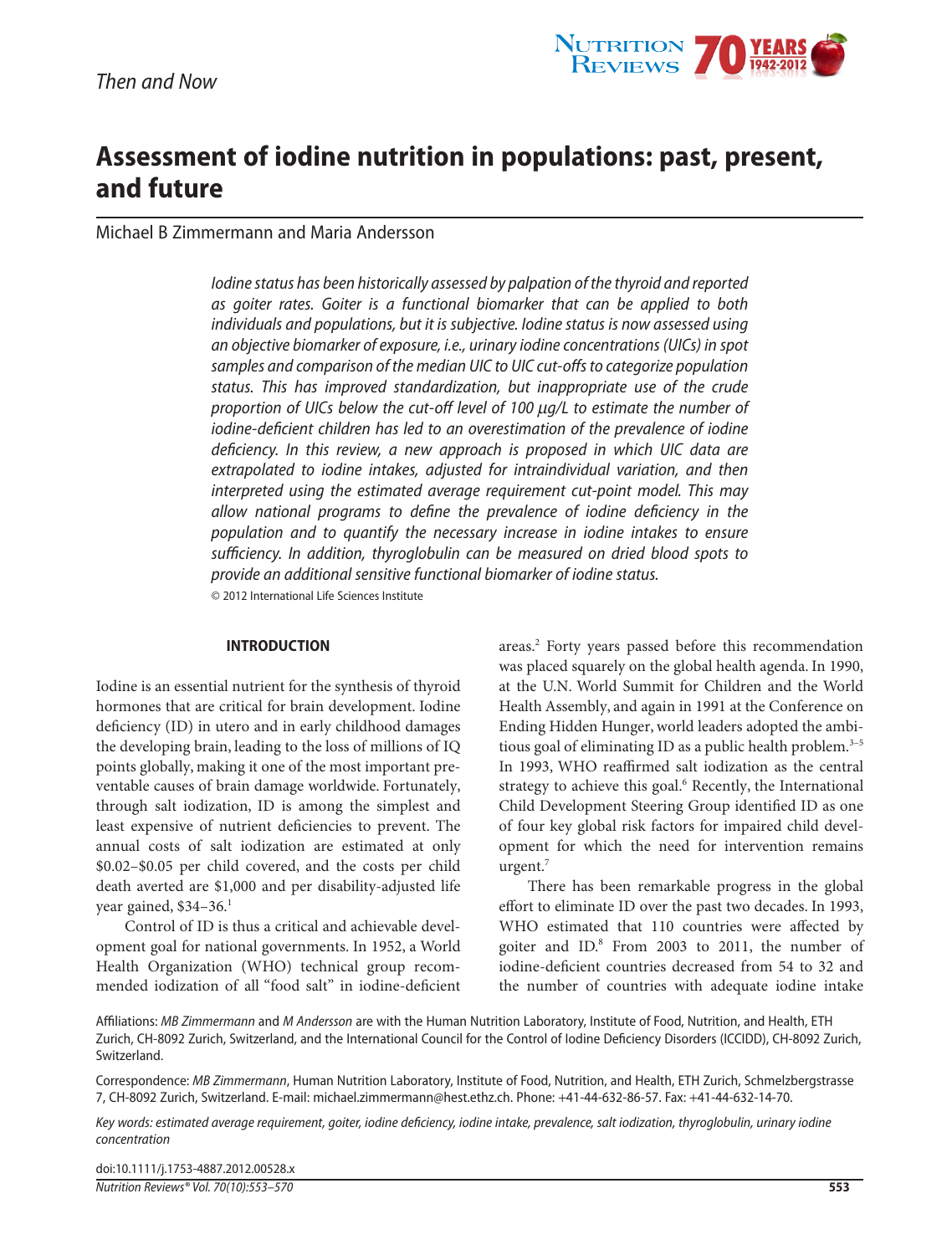increased from 67 to 105.<sup>9</sup> Currently, 71% of the global population has access to iodized salt, up from 20% in 1990.<sup>10</sup> Because many countries have eliminated ID or are approaching that goal, their emphasis is now shifting to sustaining these achievements. But salt iodization programs are fragile and require a long-term commitment from governments. Initial enthusiasm may wane as other health problems (e.g., infectious diseases, obesity, and diabetes) move onto the health agenda. In several countries in which ID had been eliminated, salt iodization programs fell apart and ID recurred.<sup>11</sup> Children in iodinedeficient areas are vulnerable to even short-term lapses in iodized salt programs.<sup>12</sup>

Thus, salt iodization programs, like other public health interventions, require effective, long-term monitoring systems. In 2005, the World Health Assembly called on national governments to report on their iodine nutrition every 3 years.<sup>13</sup> Periodic measurement of population iodine status is important because both ID and iodine excess have adverse health effects. Monitoring of the salt iodization process and of household coverage with iodized salt are important to ensure that adequately iodized salt reaches at-risk populations. But monitoring must also assess what impact salt iodization and other iodine sources (recognized and unrecognized) are having on the iodine status of the population. This requires the collection of biological samples. The challenge is to choose and apply monitoring indicators that are valid and reliable while keeping costs to a minimum.

In this review to mark the 70<sup>th</sup> anniversary of *Nutrition Reviews*, the evolution of iodine programs is discussed and, specifically, how iodine monitoring of populations has changed over the past 70 years. The article covers how and why the time-honored method, the goiter rate (GR), was gradually superseded by measurement of urinary iodine concentration (UIC) and household coverage with iodized salt. It also points out the limitations of these indicators and discusses the drawbacks of focusing only on school-aged children (SAC) and using the distribution of UICs to define the number of individuals affected. Finally, new approaches to assessing iodine nutrition are discussed, including biomarkers of exposure (estimating intakes from UIC distributions) and function (dried blood spot thyroglobulin), and how these promise to provide a much more accurate and complete picture of iodine nutrition of populations.

## **THE PAST: THYROID SIZE AND GOITER RATE**

Assessment of the size of the thyroid is the historical method by which iodine nutrition is evaluated. There are remarkably detailed descriptions of endemic goiter in different Alpine regions of Europe dating back to the early 1500s. Inspection and palpation for goiter is simple and quick. To assess goiter in field studies, children and adults are examined with the examiner sitting or standing directly in front of the subject, palpating the base of the neck with both thumbs simultaneously. The normal thyroid should not be visible with the neck in the normal position and the lateral lobes may be barely palpable beneath the strap muscles on both sides of the trachea. The surface of the thyroid is smooth and its consistency is firm but compressible, but often the normal thyroid is not palpable.

## **When is a thyroid a goiter?**

There have been many attempts to try and objectively define when a thyroid is goitrous. In North American goiter surveys in the early 1900s, a normal-sized lobe of the thyroid was assumed to have the size of a lima bean (*Phaseolus lunatus*) and this was often used as a reference standard for comparison. Other early surveys found it practical to list as positive for endemic goiter a gland that was four to five times the normal size. However, the size of a normal thyroid can vary depending on the age and physical build of the individual. Identifying large visible goiters is straightforward, but experience is needed to accurately identify smaller goiters by palpation, and misclassification is common.

In 1953, at the Food and Agriculture Organization/ WHO Third Conference on Nutrition Problems in Latin America, it was proposed that the dimensions of the thumbnail of the person being examined be used as an approximate reference of normal size of a lateral lobe.<sup>14</sup> Thus, a gland with lateral lobes greater in size than the terminal phalanges of the thumbs of the person being examined could be considered goitrous. This practical standard was widely adopted for field surveys. In 1960, Perez et al.<sup>15</sup> proposed a goiter rating scale, but it used arbitrary grading definitions such as "recognized at a considerable distance" or "causes difficulty with respiration and the wearing of clothes." At a Pan American Health Organization/WHO meeting in Lima in 1983, a new classification system<sup>16</sup> for field studies was proposed that was widely used for the next decade. It recommended the following staging: stage 0, no goiter; stage I, goiter detectable only by palpation or visible when the neck is fully extended; stage II, goiter visible with the neck in a normal position; stage III, very large goiter recognizable at a distance. The total GR was defined as the prevalence of stages  $I + II + III$  within a given region, and an area was empirically defined as endemic for goiter if the GR in primary school-aged children was >10%.

A decade later,WHO, together with UNICEF and the ICCIDD,<sup>6</sup> simplified the classification system to produce the current grading system: grade 0 was defined as a thyroid that is not palpable or visible; grade 1 was defined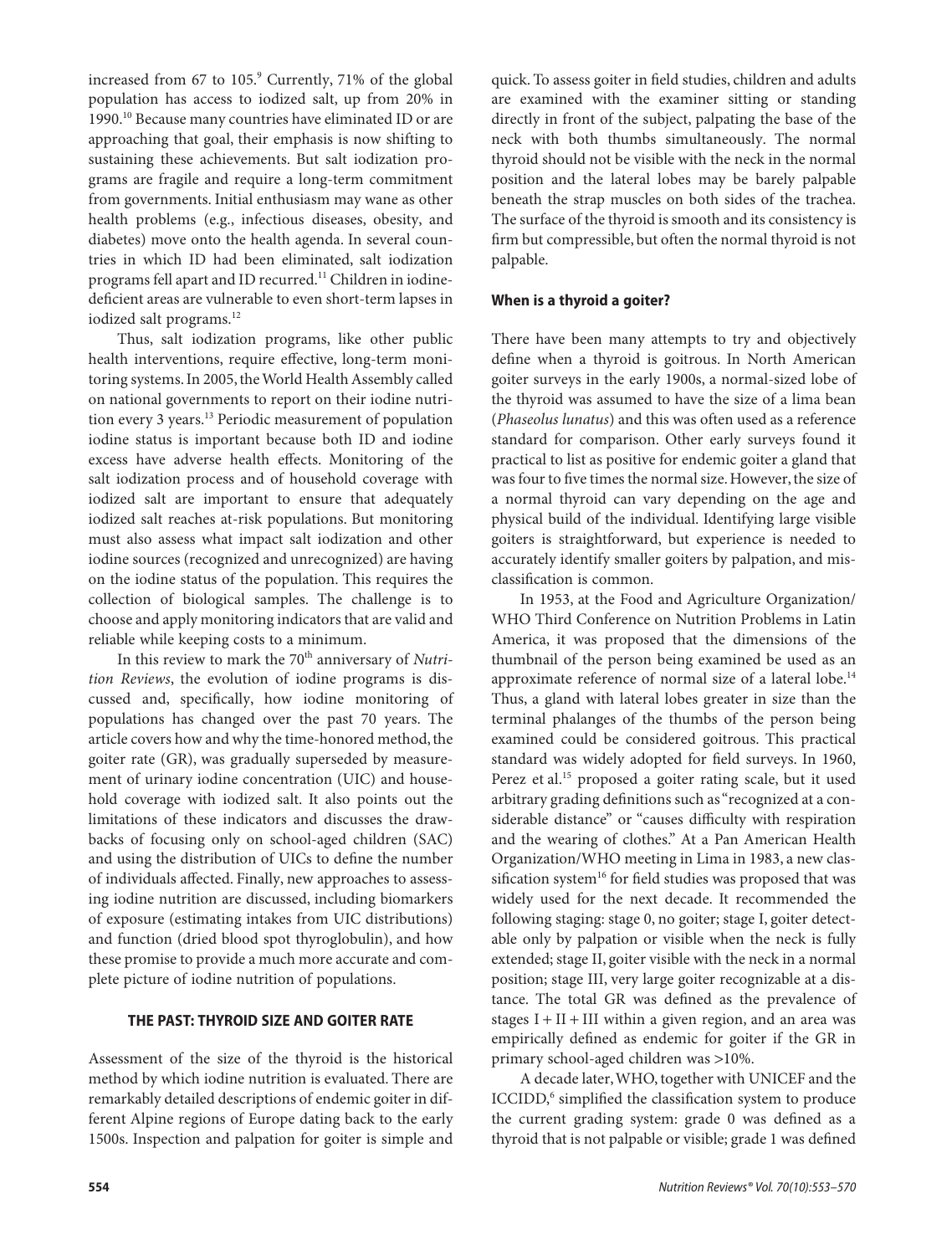as an enlarged gland that is palpable but not visible when the neck is in the normal position (i.e., the thyroid is not visibly enlarged); and previous stages 2 and 3 were combined into a single new grade 2, defined as a thyroid that is clearly visible when the neck is in a normal position. At the same time, WHO/UNICEF/ICCIDD also revised downward the GR to be considered a public health problem because, in some populations, GRs of 5–10% were associated with low UICs and/or elevations of thyroid-stimulating hormone (TSH). It was recommended that the GR be used to define severity of ID in populations as follows: <5%, iodine sufficiency; 5–19%, mild deficiency; 20–29%, moderate deficiency; and >30%, severe deficiency.<sup>17</sup> This system of goiter grading and defining ranges of severity remains in use today. A sustained salt iodization program should decrease the GR to <5% in SAC, and this indicates disappearance of ID as a significant public health problem.<sup>17</sup>

From the 1960s to the 1990s, children of primary school age, usually defined as 6–12 year olds, increasingly became the preferred target group for goiter surveys. Goiter surveys were nearly always done in SAC for the following reasons: 1) they were readily accessible at schools; 2) samples were often representative because most children go to primary school even in low-income countries; 3) this age group is vulnerable to goiter; and 4) diffuse goiter in most SAC will regress with iodine treatment, whereas goiter in older individuals tends to be more fibrotic and less responsive to iodine. Although early authors suggested including pregnant women in goiter surveys because they were vulnerable to goiter even in areas of marginal ID, they were rarely included because representative sampling was more difficult to achieve in this group than in school-based surveys. This focus on SAC carried over into later surveys monitoring excretion of urinary iodine, and, as discussed below, only recently have the limitations of using iodine status in SAC as a proxy for the entire population become widely recognized.

#### **Introduction of thyroid ultrasound**

Assessing iodine status by goiter palpation in areas of moderate to severe ID where many goiters are easily visible is relatively straightforward. In contrast, in areas of mild ID where goiters are smaller, palpation of goiter has poor sensitivity and specificity, even when done by experienced examiners. In such areas, measurement of thyroid volume by ultrasound may be preferable.<sup>18</sup> With the development of portable, high-resolution equipment in the 1980s, using thyroid ultrasound became possible even in remote areas, where a generator or a car battery can provide electric supply. Experienced examiners can complete a measurement quickly, needing only 2–3 min

per subject. Because of its increased accuracy and precision, thyroid ultrasound increased in popularity in the late 1990s, as visible goiter began to disappear with the spread of iodized salt. In 2003, WHO international reference criteria for thyroid volume by ultrasound in SAC were published, with age- and body surface area-specific 97<sup>th</sup> percentiles calculated for boys and girls.<sup>19</sup> In 2007, WHO described a standard method.<sup>19,20</sup> Despite this, thyroid ultrasonography as a field tool has not been widely adopted. Thyroid ultrasound equipment is expensive, accurate measurement requires training, and differences in technique can produce large interobserver errors.<sup>21</sup> For these reasons, and because the limitations of using GRs to monitor the short-term impact of salt iodization are now widely recognized (discussed below), most countries do not routinely use thyroid ultrasound in iodine monitoring.

## **Potential for iodine deficiency prevalence to be overestimated by use of goiter rate measurement after iodized salt introduction**

In the 1990s, as iodized salt programs were introduced in many countries, there were increasing reports from areas that were previously endemic for goiter that although thyroid size decreased as iodine intake increased, thyroid size did not return to normal for months or years after ID correction, and the GR remained elevated (>5%), particularly among older children and adults.<sup>22,23</sup> This problem was already recognized in the early 1800s by Coindet in Geneva, who noted that goiterous thyroids often did not completely disappear even after long-term treatment with oral iodine. Because of this long lag-time in the resolution of goiter, the GR is difficult to interpret for several years after iodized salt introduction, because it reflects both a population's history of iodine nutrition as well as its present status. Following recommendations from WHO in 1993,<sup>6</sup> most national monitoring programs were measuring both the GR and the UIC, but in contrast to the sluggish response of the GR, UICs rapidly increased into the normal range after the introduction of adequately iodized salt because they reflect recent iodine intake (described below). This resulted in many programs reporting a discrepancy between the degrees of residual ID in the population, as indicated by the UIC compared to the GR. For example, in South African children, after 1 year of mandatory salt iodization, the median UIC was adequate, but the GR by palpation remained unchanged.<sup>24</sup> A prospective study in West Africa described the time course and pattern of changes in thyroid size and GR in response to the introduction of iodized salt in an area of severe endemic goiter.<sup>23</sup> Over a 5-year period in Côte d'Ivoire, thyroid size by ultrasonography and UICs and thyroid hormone concentrations were measured in SAC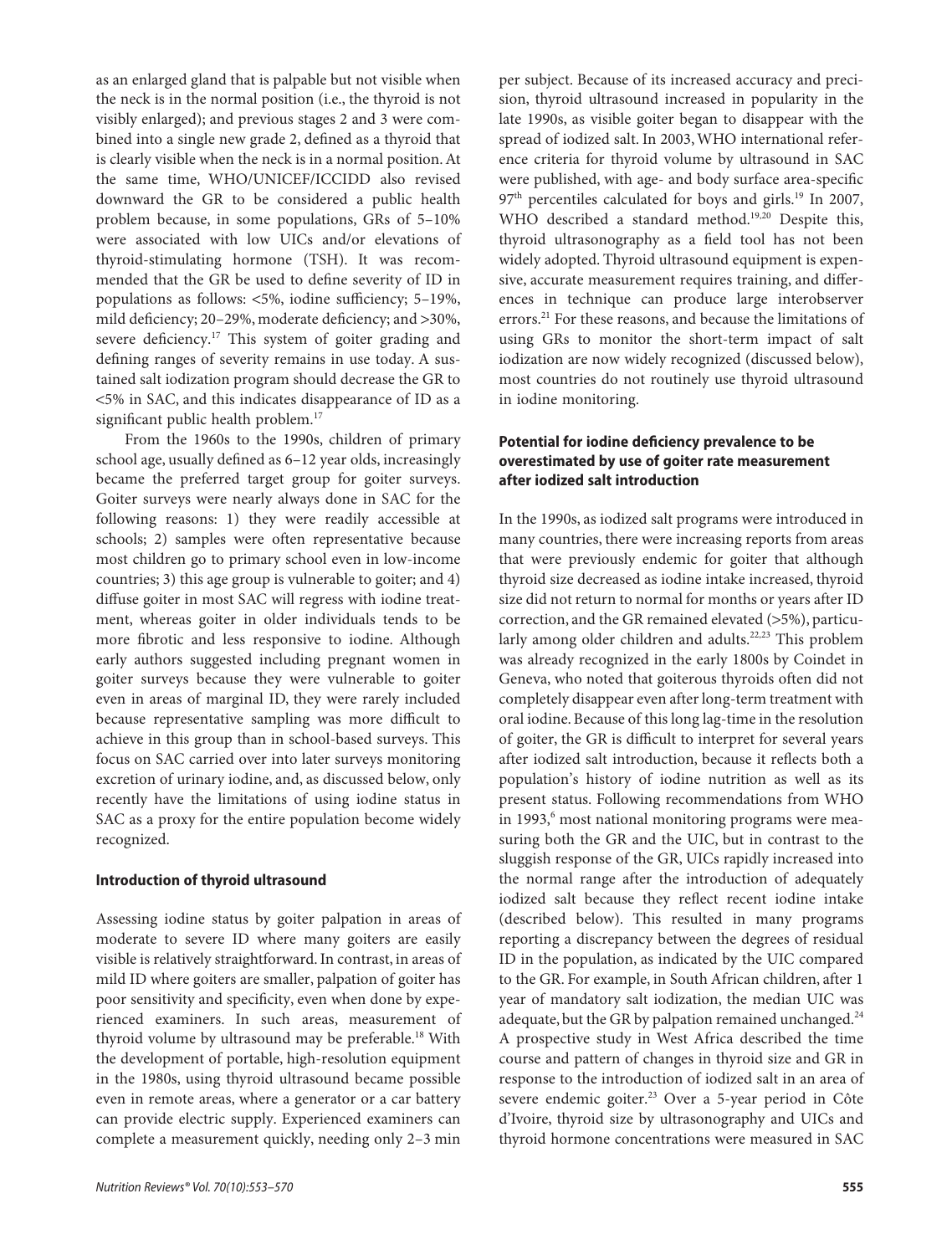6 months before the introduction of iodized salt and annually for 4 years thereafter. The results showed that 4 years after the introduction of iodized salt and normalization of the median UIC, mean thyroid size had decreased by 56%. However, the GR in SAC remained clearly elevated 4 years after successful introduction of iodized salt, primarily because of persistent goiter in older children. Why do small goiters persist in many children? One possibility is that enlarged thyroids in children who grew up under conditions of ID have irreversible changes in thyroid structure that may not regress completely after the introduction of iodized salt.<sup>23</sup> If true, achieving a GR <5% in SAC may require that the children be born and grow up under conditions of iodine sufficiency. This implies that the lag time to normalization of thyroid size and GR in SAC after the introduction of iodized salt in an area of chronic ID could be a decade or more.

This discrepancy between the median UIC and the GR after the introduction of iodized salt was a source of confusion in many ID control programs. Encouraged by rapid improvements in salt iodine concentrations and the median UIC, governments and program managers monitoring the effect of salt iodization expected a comparable improvement in the GR, but they were often disappointed. In response, monitoring guidelines were revised to emphasize the limitation of the GR in judging the short-term efficacy of salt iodization programs. In 2000, WHO recommended that the median UIC be used as the primary indicator of the impact of iodized salt and it rapidly supplanted the GR as the method of choice. Despite its current unpopularity, the GR in SAC remains an important and sensitive long-term indicator of the success of an iodized salt program. Palpation of goiter is also a useful tool in areas where iodized salt has not yet been introduced or when there is concern that ID may be re-emerging. In such cases, the selection of schools or communities for surveying can be purposive, i.e., on the basis of ID being suspected in that location.

## **THE PRESENT: MEASUREMENT OF URINARY IODINE CONCENTRATION, DIETARY ASSESSMENT OF IODINE INTAKE, AND HOUSEHOLD COVERAGE WITH IODIZED SALT**

## **Urinary iodine concentration**

Already in the 1980s, expert groups working to control ID had recognized the limitations of focusing only on goiter.<sup>25</sup> To emphasize that goiter was only one of many sequelae of ID, Basil Hetzel proposed the term "iodine deficiency disorders (IDD)" to replace "endemic goiter" to describe the broad spectrum of adverse health effects of ID,<sup>26</sup> and the emphasis of iodine monitoring began to swing toward measurement of urinary iodine (UI).

Moving from a subjective biomarker of function (goiter), to an objective biomarker of exposure (UI), was a step forward because it improved standardization and enabled comparisons to be made among studies.

UI is an excellent indicator of recent iodine intake because  $\geq$ 92% of dietary iodine is absorbed and, in healthy, iodine-replete adults, >90% is excreted in the urine within  $24-48$  h.<sup>27,28</sup> UI can be expressed as a  $24-h$ excretion (UIE;  $\mu$ g/day), as a concentration (UIC;  $\mu$ g/L), or in relationship to creatinine excretion  $(\mu g \text{ iodine/g})$ creatinine). But these are not interchangeable, as discussed below. Because it is impractical to collect 24-h samples in field studies, UICs are usually measured in spot urine collections. In healthy well-nourished adults, daily creatinine excretion is fairly constant at about one gram, so expressing the UIE from spot samples in adults as µg iodine/g creatinine approximates the value in a 24-h collection and reduces variation due to hydration status.<sup>29</sup> But in malnourished populations with poor protein intakes, daily creatinine excretion is more variable and often lower than  $1 g<sup>30</sup>$  In these settings, expressing the UIE as  $\mu$ g iodine/g creatinine may introduce greater variation. Due to these limitations and the additional expense of measuring creatinine, the routine co-measurement of creatinine fell out of favor and was replaced by the expression of UIC in  $\mu$ g/L. If a large number of samples are collected, variations in hydration among individuals and day-to-day variation in iodine intake generally even out, so that the median UIC in spot samples correlates well with the median from 24-h samples and with the estimated UIE from creatininecorrected UICs.<sup>31</sup>

But establishing ranges and cut-offs for UICs to define ID in populations was not straightforward. In 1983, the Pan American Health Organization/WHO group recommended that goiter endemias be described by both the GR and by the severity of ID, as reflected in the excretion of UI.<sup>25</sup> If the GR in a population exceeded 10%, WHO recommended the mean UIE should be measured, and the degree of ID in the population be graded according to the following scale. Grade 1: Goiter endemias with a mean UIE of greater than 50  $\mu$ g/g creatinine.At this level of iodine intake, no thyroidal or developmental abnormalities are anticipated. Grade 2: Goiter endemias with a mean UIE in the range of  $25-50 \mu g/g$ creatinine. This group is at risk for hypothyroidism but not for overt cretinism. Grade 3: Goiter endemias with a mean UIE of  $\langle 25 \mu g/g \rangle$  creatinine. There is a high risk for endemic cretinism in such a population.

Similarly, ICCIDD, at its founding meeting in 1986 in Katmandu, proposed that a mean UIC of  $<$  50  $\mu$ g/L indicated ID and if the UIC level was <20  $\mu$ g/L, severe ID.<sup>32,33</sup>

Then, in 1988, Pierre Bourdoux, from Brussels, published an article on the use of UI data to evaluate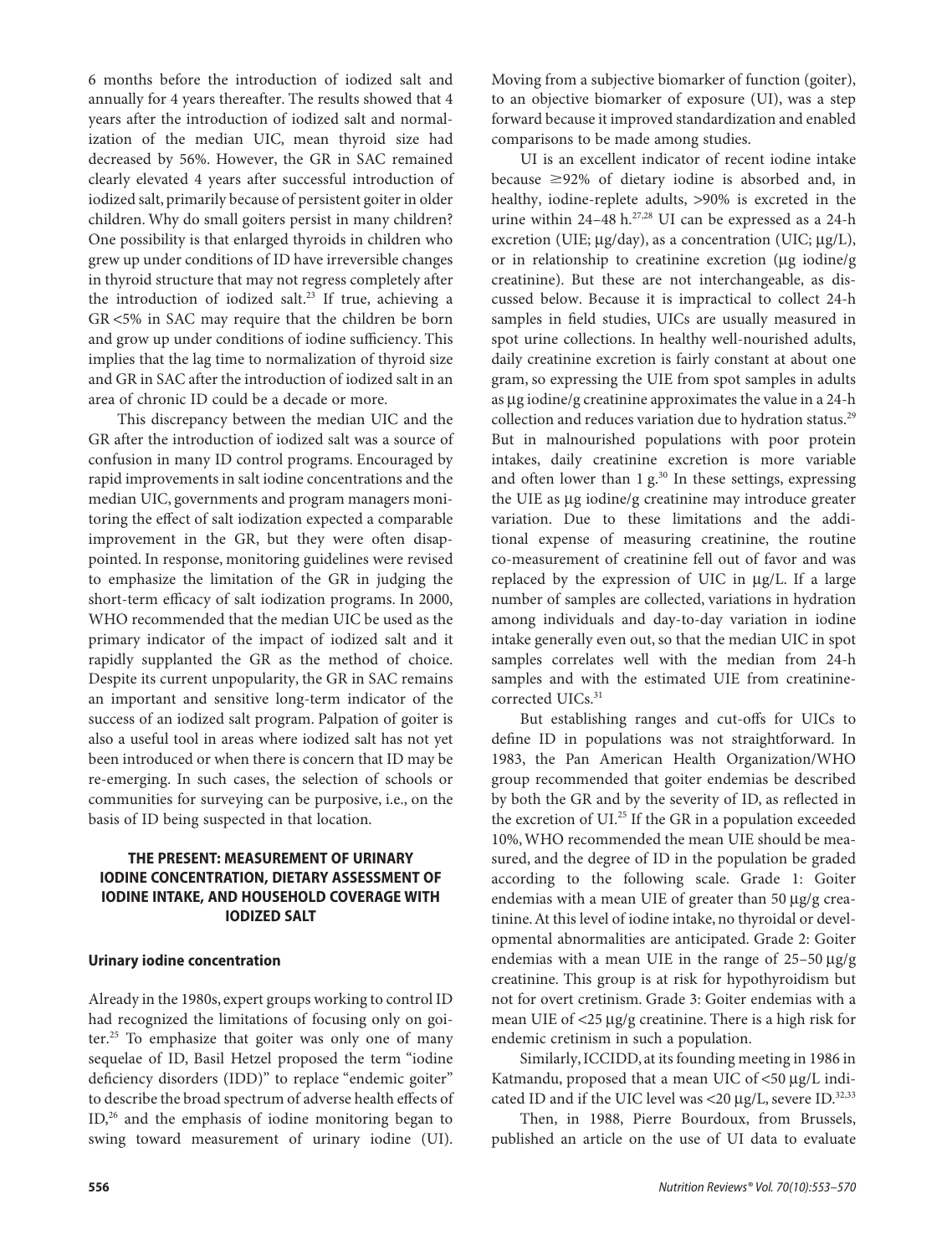population iodine status that proved influential.<sup>34</sup> He pointed out the inadequacies of the  $\mu$ g iodine/g creatinine ratio and recommended the use of the concentration in µg/L in a "sufficient" number of spot urine samples (50–100 as a minimum). He showed that UIC distributions in populations generally do not follow a normal distribution and the limitations of the use of the mean UIC to describe iodine status of a population. Instead, he suggested a simple empiric quantification of the severity of ID in a population by calculating the percentages of subjects with UICs <100, <50, and <20  $\mu$ g/L.

Meanwhile, taking a more rigorous approach to defining UIC cut-offs, experts examined the limited data available on the association between goiter and UIC in populations before iodine prophylaxis. A key study was that of Ascoli and Arroyave (1970) that included data from 186 regions of Central America with goiter palpation in 21,000 people (children and adults) and measurements of UIC and creatinine in over 3,000, with calculation of 24 h UIE based on urinary creatinine.<sup>35</sup> This study found that endemic goiter (defined at that time as a GR >10%) was found in the following areas: 1) all areas in which the mean UIE was  $\langle 25 \mu g / \text{day}; 2 \rangle$  most areas in which the mean UIE was  $25-49 \mu g/day$ ; 3) about



Figure 1 **Correlation between goiter rate and urinary iodine excretion (UIE) in the general population of 186 localities in Central America during the period 1965– 1967.** Each point represents an average of values from subjects of 20 randomly selected families. Goiter and UIE were measured in 21,611 and 3,181 subjects, respectively. Data from Ascoli and Arroyave.<sup>35</sup> Reprinted from Best Practice & Research Clinical Endocrinology & Metabolism, Vol 24, Iss 1. Laurberg, Cerqueira, Ovesen, Rasmussen, Perrild, Andersen, Pedersen, and Carlé. Iodine intake as a determinant of thyroid disorders in populations, pp13–27, (c) 2010,



Figure 2 **Correlation between goiter and urinary iodine concentration (UIC) in women of reproductive age (n** = **2,484) from 86 villages in Slovakia.** Each point represents an average of values from 10 to 40 women. Adapted from Langer.<sup>38</sup>

one-third of areas in which the mean UIE was  $50-99 \mu g$ / day; and 4) virtually none of the areas in which UIE was  $>100 \mu$ g/day (Figure 1).

Based largely on these data suggesting the GR was  $\langle 10\%$  when the mean UIE was  $>100 \mu$ g per day, WHO endorsed a median UIC of >100 µg per liter as an indicator of iodine sufficiency in a population (1993).<sup>6</sup> But clearly the UIC in  $\mu$ g/L is not necessarily interchangeable with the 24 h UIE  $(\mu$ g/24 h), as it depends on daily urine volume.36 If the daily volume of urine produced by a group approximates 1 L/day, as it does in healthy primary SAC, then the UIC ( $\mu$ g/L) is interchangeable with the 24 h UIE ( $\mu$ g/24 h). But these two indices are not comparable in older adolescents and adults, in whom the mean daily urine volume approximates  $1.5 \text{ L/day}^{37}$ ; thus, the UIC  $(\mu g/L)$  in spot samples is usually about 60–65% of the amount excreted in 24 h. Therefore, in adults, a UIE of  $100 \mu g/24$  h corresponds to a UIC of approximately  $60-70 \mu g/L$ . Thus, the extrapolation from the observed association between increasing goiter and a UIE <100  $\mu$ g/ 24  $h^{35}$  to a UIC below 100  $\mu$ g/L as indicative of ID may have been applicable in children but was not correct for adults. In practical terms, this resulted in an inappropriate increase in the recommended iodine intake for adults without any real evidence that this was needed to avoid ID. The proper interpretation of these data would have produced a cut-off for ID using the median UI in SAC of 100  $\mu$ g/L and a cut-off of about 60-70  $\mu$ g/L for adults. This adult cut-off is supported by a large study of young women in Slovakia conducted before the introduction of iodine prophylaxis; in this study, GRs were estimated by palpation in approximately 10,000 women and UICs in spot samples (expressed as  $\mu$ g/L) were measured in approximately 2,500<sup>38</sup> (Figure 2). The results indicated

with permission from Elsevier.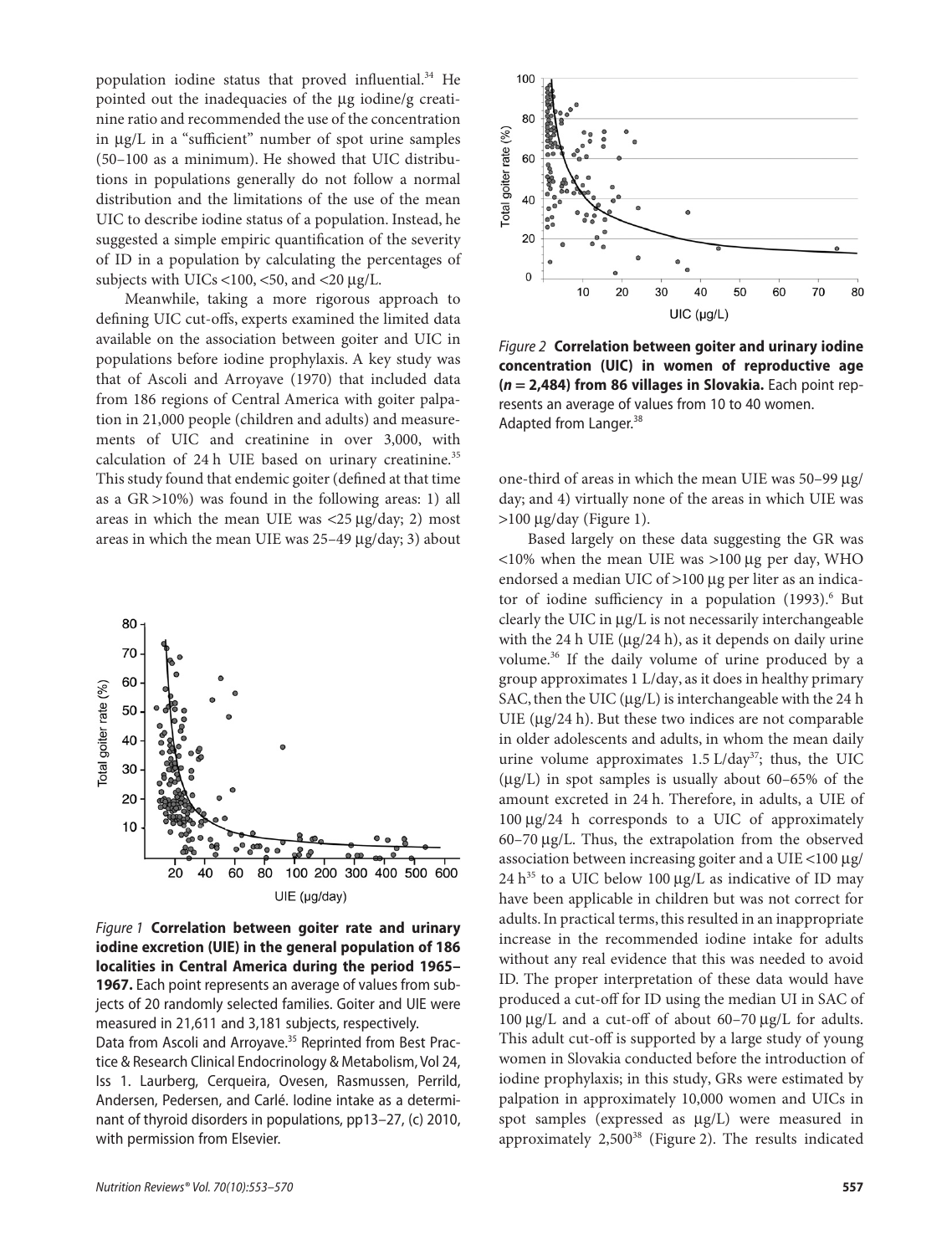| Median UIC           | lodine intake                                                             | lodine nutrition status                                                                                                                                 |
|----------------------|---------------------------------------------------------------------------|---------------------------------------------------------------------------------------------------------------------------------------------------------|
| School-aged children |                                                                           |                                                                                                                                                         |
| $<$ 20 $\mu$ g/L     | Insufficient                                                              | Severe iodine deficiency                                                                                                                                |
| 20-49 µg/L           | Insufficient                                                              | Moderate iodine deficiency                                                                                                                              |
| 50-99 µg/L           | Insufficient                                                              | Mild iodine deficiency                                                                                                                                  |
| 100-199 μg/L         | Adequate                                                                  | Optimal                                                                                                                                                 |
| 200-299 µg/L         | Above requirements                                                        | Likely to provide adequate intake for pregnant/lactating women,<br>but may pose a slight risk of more than adequate intake in the<br>overall population |
| $\geq$ 300 µg/L      | Excessive                                                                 | Risk of adverse health consequences (iodine-induced<br>hyperthyroidism, autoimmune thyroid disease)                                                     |
| Pregnant women       |                                                                           |                                                                                                                                                         |
| $<$ 150 $\mu$ g/L    | Insufficient                                                              | lodine deficiency                                                                                                                                       |
| 150-249 µg/L         | Adequate                                                                  | Optimal                                                                                                                                                 |
| 250-499 µg/L         | Above requirements                                                        |                                                                                                                                                         |
| $\geq$ 500 µg/L      | <b>Excessive</b> <sup>a</sup>                                             |                                                                                                                                                         |
| Lactating women      |                                                                           |                                                                                                                                                         |
| $\geq$ 100 µg/L      | Adequate                                                                  | Optimal                                                                                                                                                 |
|                      | In excess of the amount required to prevent and control jodine deficiency |                                                                                                                                                         |

| Table 1 Epidemiological criteria for assessing iodine status on the basis of median and/or range of urinary iodine |  |  |
|--------------------------------------------------------------------------------------------------------------------|--|--|
| concentration values in a population.                                                                              |  |  |

<sup>a</sup> In excess of the amount required to prevent and control iodine deficiency.

Adapted with permission from the World Health Organization.17

there was no increase in goiter in areas where the mean UIC was  $>60 \mu g/L$ . This lower cut-off for the median UIC for adults is also supported by the EAR cut-point approach to define low iodine intakes, as discussed below.

In 1992, at a joint WHO/UNICEF/ICCIDD consultation, it was first proposed that the goal of monitoring progress toward eliminating IDD as a public health problem was to achieve a median UIC of  $100 \mu g/L$  in SAC, with less than 20% of subjects having UICs below 50  $\mu$ g/L.<sup>6</sup> The UIC cut-off of 100  $\mu$ g/L in SAC was supported by a multicenter study in which UIC and thyroid volume were measured in 5,709 European school children.<sup>39</sup> Although this study may have overestimated the goiter prevalence,<sup>19</sup> the authors concluded that goiter begins to appear in SAC below the critical UIC threshold of 100 mg/L, and this agrees well with the earlier data from SAC in the report of Ascoli and Arroyave.<sup>35</sup>

By the mid-1990s, the median UIC <100  $\mu$ g/L in SAC had become the most widely used biochemical measure of ID in a population. For national, school-based surveys of iodine nutrition, the median UIC from a representative sample of spot urine collections from approximately 1,200 children (30 sampling clusters  $\times$  40 children per cluster) could be used to derive the median UIC used to classify a country's iodine status (Table 1).<sup>6,17</sup> In later WHO recommendations,<sup>17,40</sup> it was proposed that the median UIC cut-off of 100 µg/L could also be applied to adults. But, as discussed above, this is incorrect: use of this cut-off in young women of reproductive age, although it is increasingly done, results in a falsely high prevalence of women with inadequate intakes. The correct cut-off for median UIC in adult women remains uncertain but is likely to be close to  $60-70 \mu g/L$ .

Starting in the 1990s there was a remarkable expansion of coverage of the global population represented by UIC surveys. By 2011, UIC survey data covered 96.1% of the world's population of SAC.<sup>9</sup> Although data are lacking for 45 countries, these countries (mostly smaller islands) contain only 3.9% of the world's population of SAC. Many regional and national laboratories were established that could accurately measure UICs, and over the past decade, the U.S. Centers for Disease Control and Prevention has provided rigorous external quality control through its international EQUIP program.<sup>41</sup>

*Potential to overestimate the true prevalence of iodine deficiency when using crude UIC data distributions from spot samples to define the number of individuals affected by low intakes.* Although the median UIC is a good population indicator of iodine status, the distribution of UIC around the median in iodine surveys is often misinterpreted in an attempt to define the number of individuals who are deficient. A common mistake is to assume that all subjects with a spot UIC <100  $\mu$ g/L are iodine deficient. But dietary iodine intake and therefore UIC are highly variable from day to day. In iodine-sufficient countries where most iodine intake comes from iodized salt, UIC (both spot and 24-h urine collections) show an individual day-to-day variation of 30–40% (Figure 3a,b).<sup>29,31,42</sup> Therefore, in an individual whose average daily iodine intake is adequate to maintain normal thyroidal iodine stores, iodine intake will show wide daily variation that will result in many individual days when a UIC value will be less than adequate. Thus, even in populations in which iodized salt ensures adequate thyroid stores, there will nearly always be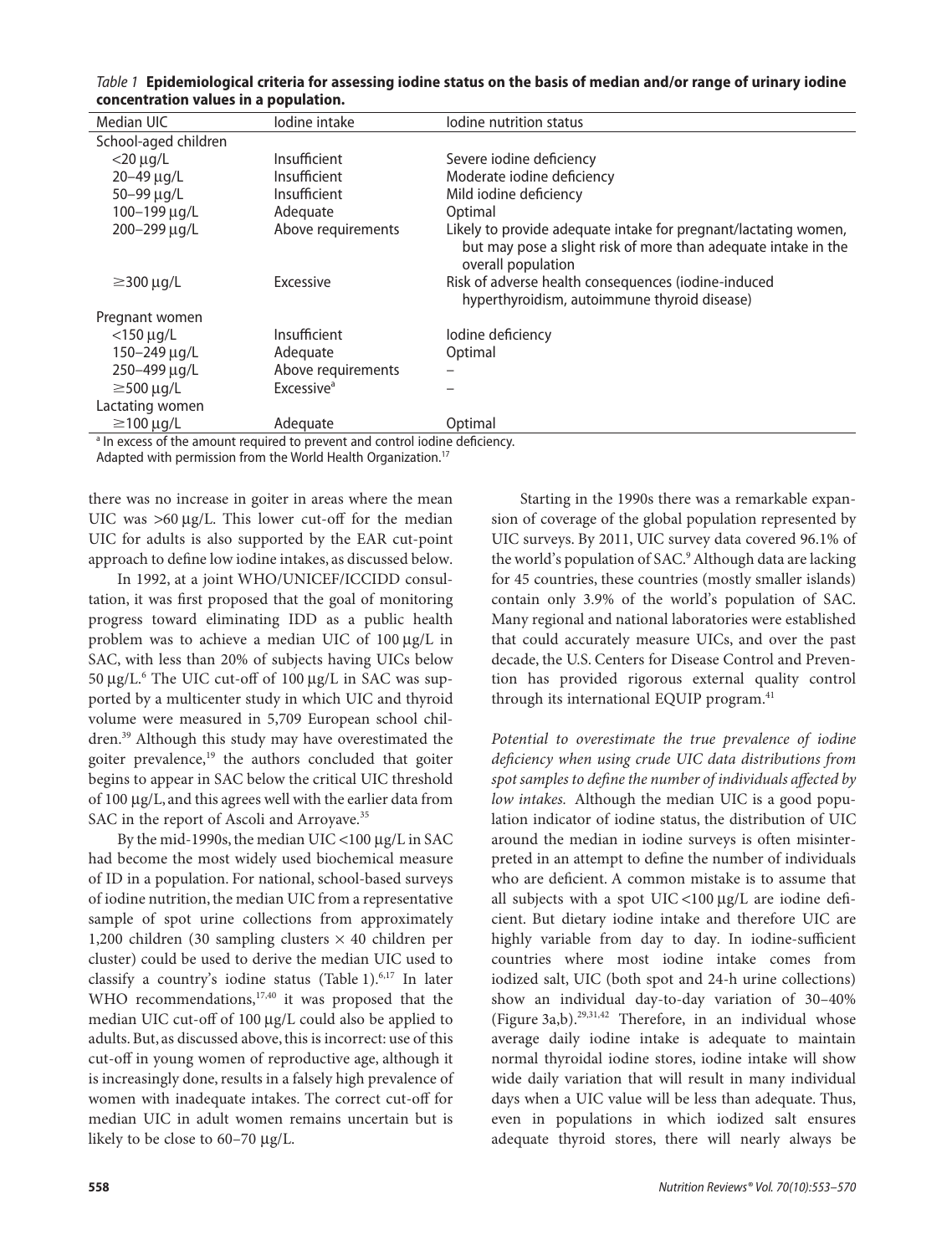

Figure 3a **Day-to-day variation of urinary iodine concentration (UIC) in 24-h and spot samples from one healthy adult woman in an iodine-sufficient population obtained over a 9-day period.** Data adapted from König et al.<sup>31</sup>

individuals with a UIC <100  $\mu$ g/L on the day of the survey, but they are not truly iodine deficient.

This common error in UIC interpretation was unfortunately indirectly endorsed by WHO. When pushed to define the number of individuals with low iodine intakes in order to give prevalence estimates, WHO made the decision to classify all children in iodine surveys with a spot UIC <100  $\mu$ g/L as having low iodine intakes.<sup>43</sup> This allowed WHO to generate regional and global prevalence data, but the approach also led to the apparent paradox that a country like Switzerland, with a model iodized salt program, a national median UIC of 120 µg/L and a GR of  $\langle 3\%$  in SAC,<sup>44</sup> is classified as having "optimal" country iodine status, but at the same time 36% of the population is classified as having inadequate iodine intake.<sup>9</sup>

Since 2003, this approach has been used to monitor regional and global progress by estimating the number of individuals with low iodine intake.<sup>9,43,45</sup> It overestimates the true prevalence of ID (see below) and has contributed to the perception of a global slowdown in progress to control ID when looking at trends in numbers affected rather than in changes in national iodine status based on the median UIC. Over the past decade, the number of countries with adequate iodine status based on the national median UIC has jumped from 67 to 105.<sup>9</sup> During the same period, the global prevalence of SAC with low iodine intake has fallen only 6%, from 36% in 2003 to 30% in 2011. This method has resulted in the paradox that in 2011, 3 out of 4 children classified as having low iodine intake are living in countries that are iodine sufficient based on the national median UIC, while only 1 in 4 with low intakes are living in countries with inadequate national medians. In practical terms, continued use of this method to define the prevalence of ID will make the global goal of elimination of ID impossible to achieve.

This error in UIC interpretation may do harm in that it implies that countries with already adequate national median UICs should try and minimize the percentage of



Figure 3b **Median urinary iodine concentration (UIC) in spot samples from 22 healthy adult women in an iodine-sufficient population obtained over a 9-month period.** Median UIC (95% CI, by bootstrap). Data adapted from König et al.<sup>31</sup>

the population with a UIC <100  $\mu$ g/L by increasing the iodine content of salt and increasing intakes. But high intakes of iodine should be avoided, especially in populations with a history of chronic ID, because a large increase in iodine intake may precipitate autoimmune thyroid disease and/or hyperthyroidism.46,47 Based on the national median UIC, in 2011, 11 countries have iodine intakes above the 300  $\mu$ g/L threshold that WHO classifies as "excessive."9,17 These data emphasize the importance of regular monitoring of iodine status to detect not only low but also excessive intakes of iodine.

A new approach is proposed below in which UIC survey data adjusted for intra-individual variation is extrapolated to iodine intakes and then interpreted using the EAR cut-point model. This approach may allow national programs to accurately define the prevalence of ID in the population and quantify the necessary increase in iodine intakes to ensure sufficiency.

*Potential to miss iodine deficiency in vulnerable groups when focusing only on school-aged children.* As discussed above, early goiter surveys focused on SAC, and if the GR in SAC was low, it was generally assumed that iodized salt was providing adequate iodine to the entire population. As assessment of iodine status using UICs gradually replaced goiter surveys, the target group in nearly all studies remained SAC. In 2011, an assessment of 148 countries with data showed that 107 estimates were based on national studies conducted in SAC.9 This focus on SAC simplified iodine monitoring but it was too narrow, because the groups most vulnerable to irreversible damage from ID are developing fetuses (via pregnant women) and infants.<sup>48</sup> Later studies demonstrated that iodine status in pregnant women or in women of reproductive age are not necessarily represented by the iodine status of schoolchildren (Figure 4).<sup>49,50</sup> In some countries, women can have low intakes even when SAC have optimal intakes. This may be particularly true in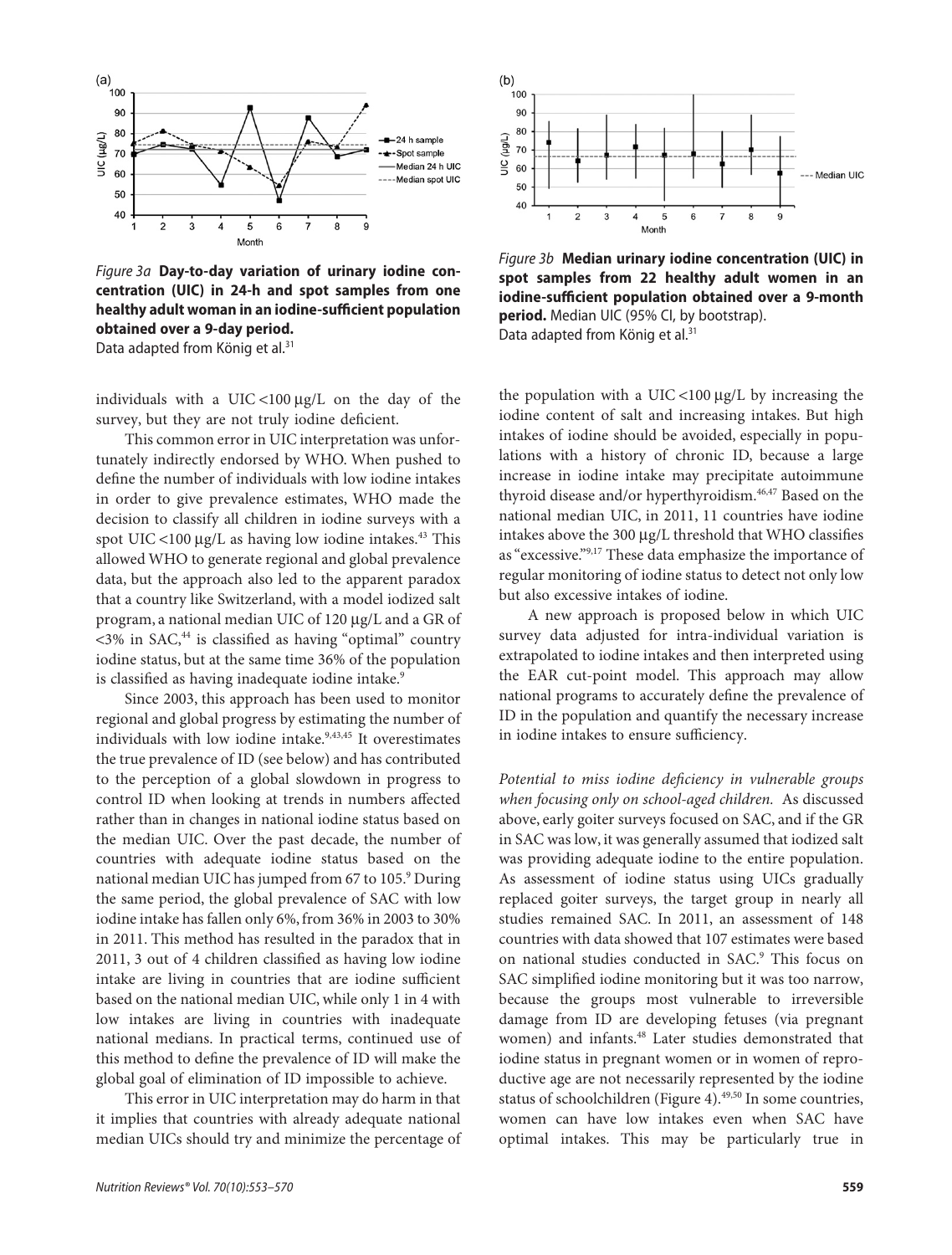

Figure 4 **Scatter plot of median urinary iodine concentration (UIC) in pregnant women and school-age children (n** = **48).** Each point represents a survey pair. The horizontal dashed line indicates the cutoff value for inadequate median UIC for pregnant women  $\left\langle \langle 150 \mu g/L \rangle \right\rangle$  and the vertical dashed line indicates the cutoff value for inadequate median UIC for school-age children  $(<$ 100  $\mu$ g/L). The regression line equation is  $y = 44.59 + 0.59(x)$ , and  $R^2 = 0.69$ . Reprinted with permission from Wong et al., the Food and Nutrition Bulletin.<sup>50</sup>

populations eating Western diets since a substantial proportion of total iodine intake in such diets comes from milk, and milk consumption is typically highest in children.<sup>51</sup>

Although monitoring of iodine status in pregnant women and in women of reproductive age is becoming increasingly popular, $17,52$  only a limited number of countries have completed UIC surveys in these groups on the national or large subnational level. Because there are insufficient data to directly estimate the regional or global prevalence of low iodine intake in these important target groups, the median UIC in SAC continues to be used as a proxy for the general population in most surveys.

#### **Dietary iodine requirements**

The dietary reference intakes (DRI) for iodine, set by the Institute of Medicine (IOM) in the United States, are provided as three different measures to describe the distribution of nutrient requirements; the estimated average requirement (EAR), the recommended dietary allowance (RDA), and the adequate intake (AI)53,54 (Table 2). The DRIs apply to usual intakes over time and are intended for a generally healthy population.<sup>55</sup> The EAR for iodine has been derived from balance studies<sup>56-60</sup> and from studies measuring the daily iodine uptake, accumulation, and turnover in the thyroid gland by using radioactive iodine in euthyroid adult subjects.<sup>61,62</sup> The average thyroidal iodine turnover in these studies was in the range of 91-97  $\mu$ g/day, with a coefficient of variation of 20%, i.e., a standard deviation (SD) of 19 µg/day.<sup>53,62</sup> The EAR for adults has, therefore, been set at 95 µg/day.<sup>53</sup> The RDA of 150 mg/day is calculated from the EAR by adding 2 SD to the EAR and rounding to the nearest  $50 \mu g$ .<sup>17,53</sup> The basis for the DRIs for iodine in other age and population groups has been reviewed elsewhere.<sup>48,53</sup>

#### **Dietary assessment of iodine intake**

*Dietary sources of iodine.* In countries in which salt is iodized, it is generally the main dietary source of iodine, i.e., household salt or salt used in food production.<sup>63,64</sup> WHO recommends levels of 20–40 mg iodine per kg salt.<sup>65</sup> Commercially available iodized salt contains iodine in the range of  $15-80$  mg iodine per kg salt.<sup>63,66</sup> In settings in which foods are mainly prepared at home, household (table) salt is the major iodine source. In contrast, in industrialized countries, salt used in processed foods contributes approximately 60–80% of the total salt

| Table 2 Recommended dietary intakes of iodine by age or population group. |  |  |
|---------------------------------------------------------------------------|--|--|
|                                                                           |  |  |

| Age or population group | IOM <sup>a</sup> |                          |                 | <b>WHO</b> <sup>b</sup> |                 |
|-------------------------|------------------|--------------------------|-----------------|-------------------------|-----------------|
|                         | EAR              | AI or RDA                | Tolerable UI    | Age or population group | RNI             |
|                         | (µg/day)         | $(\mu g / day)$          | $(\mu g / day)$ |                         | $(\mu g / day)$ |
| Infants 0–12 months     |                  | $110 - 130$ <sup>c</sup> | $\cdots$        | Children 0-5 years      | 90              |
| Children 1-8 years      | 65               | 90                       | $200 - 300$     | Children 6-12 years     | 120             |
| Children 9-13 years     | 73               | 120                      | 600             | $\cdot$ $\cdot$ $\cdot$ | $\cdots$        |
| Adults $\geq$ 14 years  | 95               | 150                      | $900 - 1.100$   | Adults >12 years        | 150             |
| Pregnant women          | 160              | 220                      | $900 - 1,100$   | Pregnancy               | 250             |
| Lactating women         | 200              | 290                      | $900 - 1,100$   | Lactation               | 250             |

<sup>a</sup> Data from the Institute of Medicine.<sup>53</sup>

**b** Data from the World Health Organization.<sup>17</sup>

<sup>c</sup> Values are adequate intake.

Abbreviations: AI, adequate intake; EAR, estimated average requirement; RDA, recommended daily allowance; RNI, recommended nutrient intake; UL, upper intake level.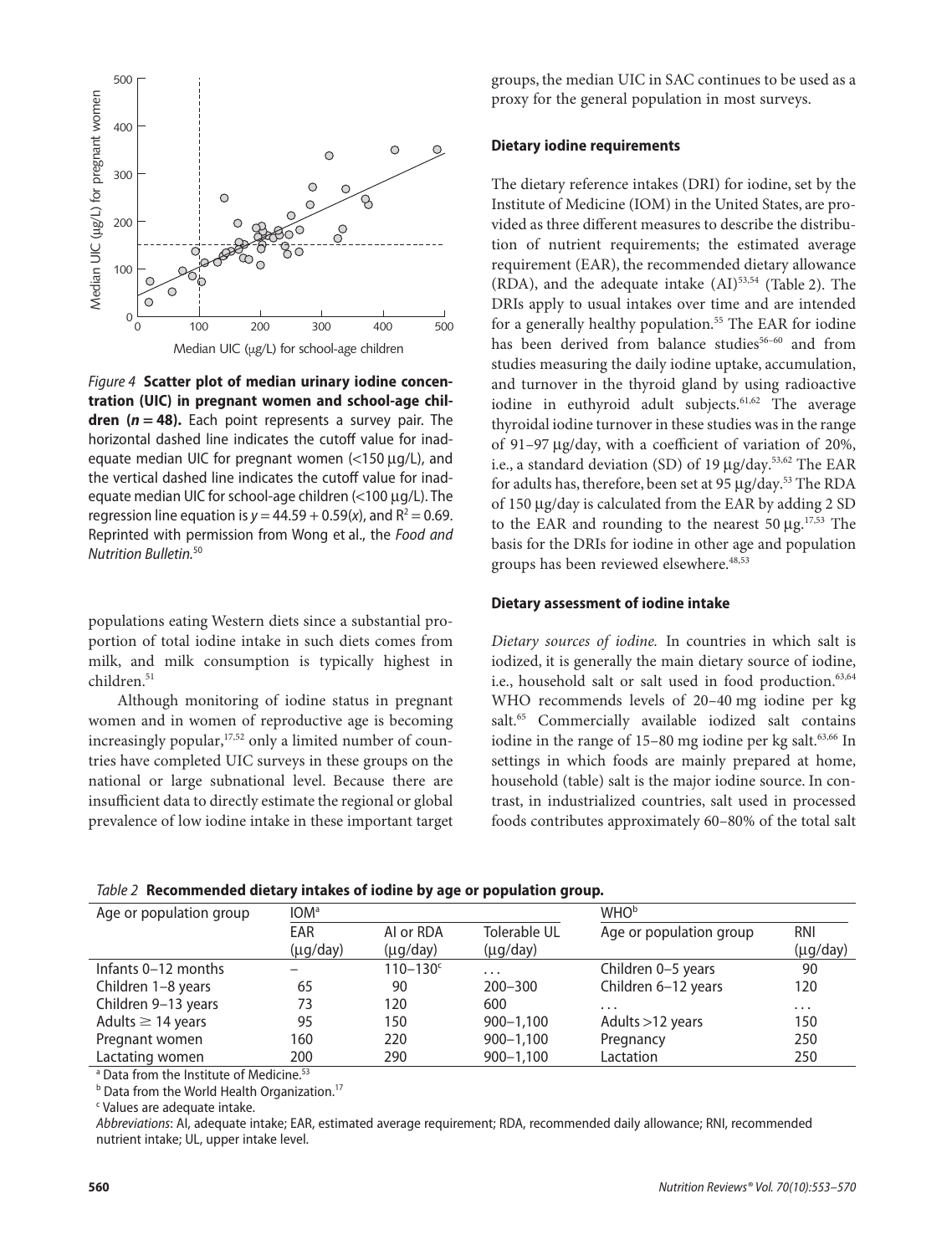intake.67–69 The main salt sources from processed foods in typical Western diets are bread, dairy products (see below), and processed meat.<sup>70-72</sup> The total amount of dietary iodine from salt in industrialized countries with iodized salt varies depending on the type of food products produced with iodized salt and the level of iodine fortification.

However, in most countries, much of the salt used in food production is not iodized. In industrialized countries, where average daily salt consumption in adults is approximately 10 g/day but only 1–2 g/day is household salt, if the food industry were to use noniodized salt and only household salt were to be iodized, then total iodine intake from iodized salt would only be about 40  $\mu$ g/day, which is far below the daily requirement for all age groups. But there are good examples of how the use of iodized salt by the food industry can contribute to iodine sufficiency. In Denmark and the Netherlands, for example, most salt used by the baking industry is iodized, and this is a major contributor to iodine sufficiency.73–75

Although their native iodine content is low, dairy products are other major sources of dietary iodine due to iodine fortification of cattle fodder and/or iodine residues remaining in milk from disinfecting agents (iodophors) used in dairying.<sup>76-80</sup> Remarkably, in countries without iodized salt, adventitious iodine in milk is the principal dietary source of iodine; e.g., in the United Kingdom and Norway.81,82 Milk and dairy products are particularly important iodine sources for children.<sup>51,64,78,82,83</sup> Saltwater fish and seafood have high natural iodine content,<sup>84</sup> but their contribution to the overall dietary iodine intake is modest unless consumed every day.64,82 Some types of seaweeds are high in iodine and the iodine intake in seaweed-consuming populations may consequently be high.85,86 Drinking water drawn from certain aquifers or water disinfected with iodine can also be rich in iodine. 87,88

*Variability of iodine intake.* Individual levels of iodine intake can vary considerably from day to day, depending on the types of iodine-containing foods consumed and their iodine content. The main variation is due to daily differences in salt intake, 89,90 i.e., decisions to consume processed food products with iodized salt and the discretionary amount of iodized salt. The iodine content of other foods may vary due to natural variation in iodine content.77,78,91 For example, milk iodine concentration can vary between regions of origin,<sup>77,81,92</sup> with season,<sup>76,92</sup> between conventional milk and organic milk,<sup>81</sup> and with fat content.<sup>92</sup>

*Methods used to assess dietary iodine intake.* Dietary assessment of iodine intake aims to measure the average habitual long-term iodine intake from iodine-containing foods, i.e., food choices, amounts consumed, and frequency of consumption.<sup>93,94</sup> The three major instruments are food frequency questionnaires (FFQ),<sup>74,95,96</sup> food diaries or 24-h food intake recalls,<sup>97</sup> and weighed food records.64 FFQs assess the frequency and portion sizes of iodine-containing foods and/or food groups consumed over a predefined time-frame (usually 1 year).<sup>93,94</sup> The FFQ method captures iodine-rich sources that are irregularly consumed and accounts, to some extent, for day-to-day variation in the overall consumption patterns. Although an FFQ may include questions on discretionary salt added at the table or in cooking, it is difficult to accurately quantify the total amount of iodized salt consumed. Therefore, the FFQ method is not a reliable quantitative method for assessing total iodine intake. Food diaries or 24-h recalls measure short-term intakes.<sup>93,94</sup> To capture the day-to-day variation in dietary iodine intake, at least 10 repeated assessment days and/or a large sample size is needed, as shown for 24-h UIC collections.31 Dietary recall is often inaccurate with regard to salt intake and it generally underestimates salt consumption.98,99 The lack of accuracy in measuring iodine intake from iodized salt is, thus, a major limitation of dietary assessment.<sup>95,100,101</sup>

*Food composition tables.* All assessment methods require information on the iodine content of foods to calculate the iodine intake. Food iodine content can be accurately measured by inductively coupled plasma mass spectrometry (ICP-MS).78 Unfortunately, only a limited number of laboratories worldwide perform food analysis with ICP-MS. The quality of iodine data in food composition tables depends on whether the food iodine analysis is up-to-date and to what extent natural variability in iodine content is taken into account. Food composition databases generally contain information on the salt content of foods, but they rarely specify if the salt used in processed foods is iodized or not. The food industry often fails to declare whether iodized salt has been used in food production and, even if they do, there may be differences in salt iodine content between brands of the same product or even for the same brand sold in different countries.

In summary, dietary assessment of iodine intake is challenging and the large day-to-day variation makes it difficult to quantify the "usual" iodine intake. However, dietary data can be used to identify the most significant food sources of iodine. This information is useful to design or adapt iodine intervention strategies. Simulation models can be used to predict anticipated effects of changes in the level of iodine fortification, the impact of reduced salt intake, and changes in food vehicles used for iodine fortification.<sup>63,75,102,103</sup>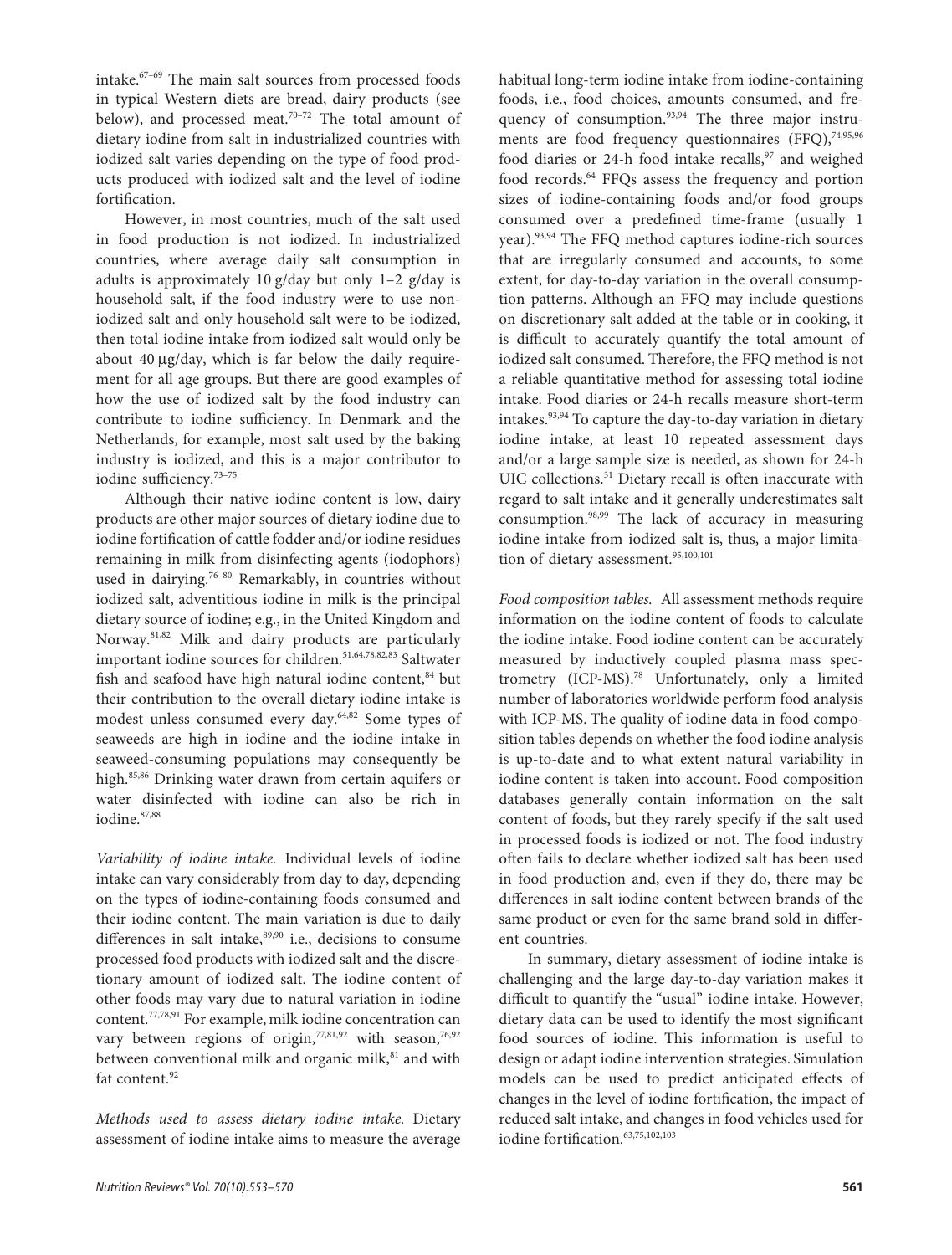## **Monitoring iodized salt programs by measuring the percentage of households using iodized salt**

The iodization of household salt is monitored in standardized household surveys in many lower-income countries. Since the mid-1990s, UNICEF has assisted countries in collecting health data through its international household survey initiative, the Multiple Indicator Cluster Surveys. Another example is the Demographic and Health Surveys program from the US Agency for International Development. These surveys have large sample sizes (usually between 5,000 and 30,000 households) and typically are conducted about every 5 years, to allow comparisons over time to be made. The testing of household salt samples is usually done with simple rapid test kits (RTKs). A drop of starch-based solution placed onto salt produces a blue/purple color if the salt contains iodine. RTKs directly assess the penetration and coverage of a population by iodized salt. This approach has clear advantages in iodine monitoring. It is noninvasive, simple, and inexpensive, and it provides immediate visible results.

In low-resource settings, household coverage with iodized salt may be the only indicator used to monitor iodine status in a population. But this approach is inadequate for several reasons. First, RTKs are qualitative not quantitative; they can detect the presence of iodine in a salt sample, but they cannot accurately quantify the amount. Thus, salt that is not adequately iodized (adequately iodized salt is usually defined as containing >15 and <40 ppm iodine) will test positive but will not deliver adequate iodine to populations. Second, in many middle- and high-income countries, salt intake comes mainly from purchased processed foods. Little salt is added in the home, so even if household coverage with adequately iodized salt is high, iodine intakes may not be adequate unless the food industry uses iodized salt. Finally, in some areas, other sources of iodine (such as iodine-rich groundwater) can contribute large amounts of dietary iodine, and iodine intakes may be excessive in a population, but household coverage data do not reflect this.

To ensure salt is adequately iodized and not overiodized, it is now recommended that RTK data be backed up by quantitative titration. The iodine content of salt is measured by titrating the iodine with sodium thiosulphate using starch as an external indicator. Although it is accurate and requires only basic equipment, titration is time-consuming and requires some scientific training.An alternative is to use a portable spectrophotometer, such as the WYD checker to back up RTK results, but it is much more expensive than titration. Titration is recommended for determining iodine in salt at points of the salt distribution system (e.g., import points, manufacturers) where accurate testing is required.

UNICEF uses the data from household surveys of iodized salt to estimate the number of newborns born each year who are protected against mental and physical impairment from in utero ID.<sup>104</sup> For example, in a country known to be iodine deficient before the introduction of iodized salt, if 50% of households are using salt that tests positive with RTKs, then the yearly birth rate is multiplied by 0.5 to derive the number of newborns born protected against ID. Because the developing fetus is the life stage most vulnerable to irreversible damage from ID, if this number could be quantified, this would be an important, relevant index of the potential health benefits of iodized salt programs. However, because of the limitations discussed above, it is problematic to extrapolate from household coverage to newborns protected. If the dietary iodine intake of women of reproductive age and/or pregnant women could be estimated and the prevalence of low intakes in these groups determined, this would likely provide a better index of the number of newborns protected from ID by iodized salt. This may be possible using the EAR cut-point approach and the distribution of UICs in women, as described in the next section.

## **THE FUTURE: ESTIMATION OF IODINE DEFICIENCY PREVALENCE USING THE ESTIMATED AVERAGE REQUIREMENT CUT-POINT METHOD AND DRIED BLOOD SPOT METHODS TO ASSESS THYROID FUNCTION**

In healthy adults, the mean daily uptake and release (turnover) of iodine by the thyroid is approximately 95  $\mu$ g.<sup>62,105</sup> Thus, to achieve iodine balance (sufficiency), the daily iodine intake must be sufficient to enable the thyroid to turn over  $95 \mu$ g iodine per day to maintain euthyroidism. Short-term deficits in iodine intake can be buffered by intrathyroidal stores (up to 20 mg in iodinesufficient areas) and increased fractional clearance of circulating iodine.105 However, if iodine intakes are chronically low, thyroidal iodine reserves will be gradually depleted and iodine turnover will need to be increasingly covered by dietary iodine supply (Figure 5). Eventually, low dietary intakes will limit thyroid hormone synthesis.<sup>106</sup> Thus, ID can be broadly defined in two phases: 1) as inadequate iodine intake (assessed by exposure biomarkers such as UIC) that, when chronic, leads to 2) thyroid dysfunction (assessed by functional biomarkers, e.g., thyroid size, thyroid hormones). Inadequate iodine intake in individuals is defined as that below the RDA/RNI, whereas inadequate intake of populations is defined as intakes below the EAR.<sup>55,107-109</sup> The next section describes the principal ideas behind two new methods to monitor the two phases of ID in populations, i.e., 1) EAR cut-point estimates considering the iodine EAR (exposure) and 2) prevalence of thyroid dysfunction based on dried blood spot thyroglobulin (function).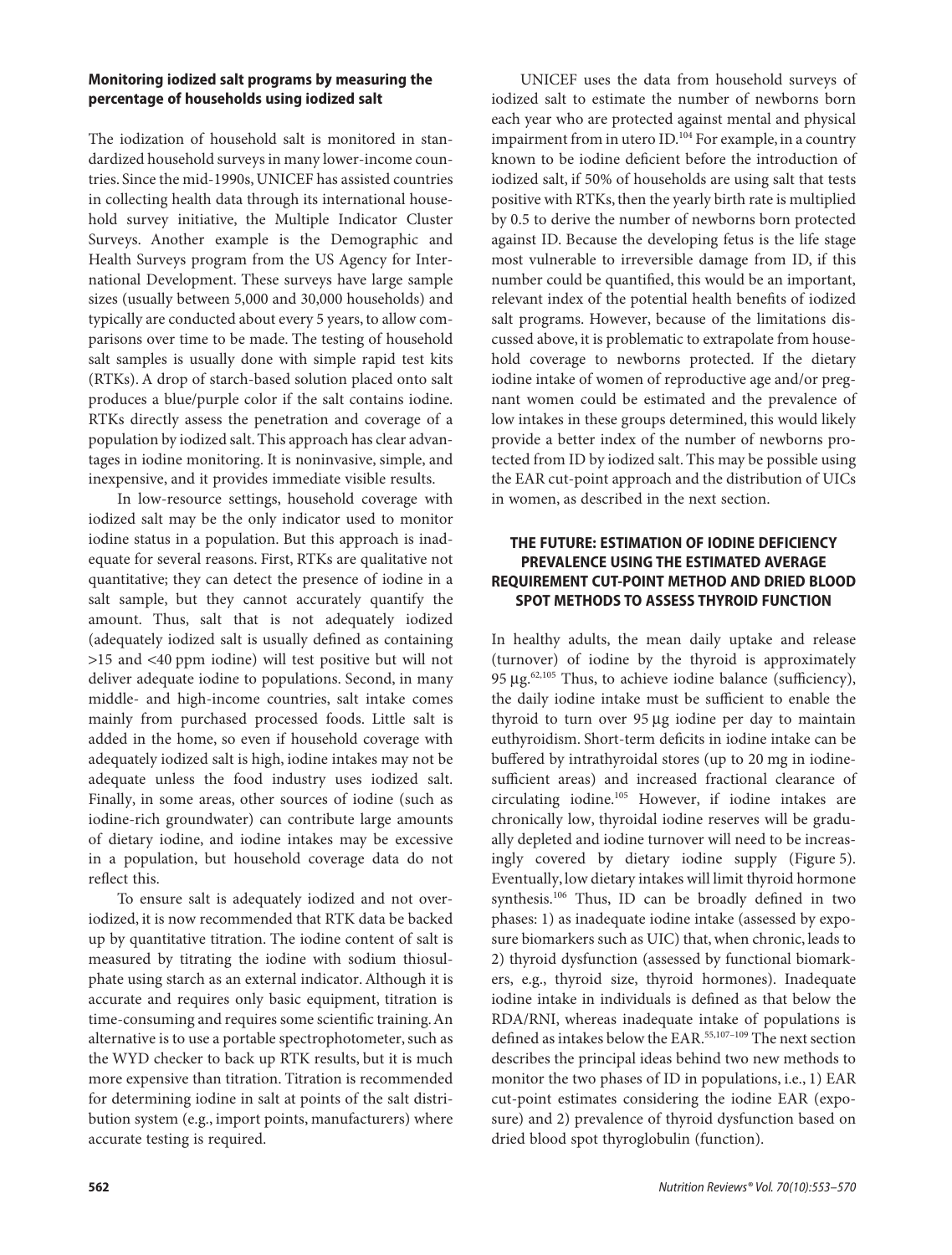

Figure 5 **The physiological stages of iodine status.** The graph illustrates a simplified model of human iodine and thyroid status at different stages (left to right) of iodine intake: sufficient iodine intake, low iodine intake without thyroid dysfunction, and, finally, low iodine intake with hypothyroidism. The three stages are separated by vertical dashed bars. The scientific evidence is limited with regard to the absolute levels of habitual daily iodine intake at which thyroid stores decrease and thyroid dysfunction occurs. Abbreviation: TSH, thyroid-stimulating hormone.

## **Estimation of iodine intake in populations using urinary iodine concentration measurement**

UIC is considered a reliable biomarker of recent iodine intake in populations at all levels of chronic iodine intake: in positive iodine balance, more than 90% of ingested iodine is excreted in the urine. A major advantage of UIC over dietary assessment and household salt consumption data is that UIC represents the total iodine intake from all dietary sources. The concentration of iodine in the urine depends on the urine volume, and the daily iodine intake can be estimated from spot UIC by estimating the daily UIE from the creatinine concentration.29,31 The following simplified equation to calculate daily iodine intake has been proposed by the IOM<sup>53</sup>:

Iodine intake  $(\mu g \cdot L^{-1})$  = UIC  $(\mu g \cdot L)$  $\mathrm{L}\cdot\mathrm{h}^{-\mathrm{l}}\cdot\mathrm{kg}^{-\mathrm{l}}\cdot24\:\mathrm{h}$  $(\mu g \cdot L^{-1}) = \text{UIC} (\mu g \cdot L^{-1})/0.92$  ·  $\cdot \mathrm{h}^{-1} \cdot \mathrm{kg}^{-1} \cdot$  $^{-1}$ ) –  $\overline{\text{LHC}}$  ( $\overline{\text{L}}$   $\overline{\text{L}}$   $\overline{\text{L}}$  $-1$   $1.0$  $1$   $\frac{1}{2}$   $\frac{1}{2}$   $\frac{1}{2}$   $\frac{1}{2}$   $\frac{1}{2}$   $\frac{1}{2}$  $)/0.92$ <br> $1.1<sup>-1</sup>$  $0.0009\,\mathrm{L}\cdot\mathrm{h}^{-\mathrm{l}}\cdot\mathrm{kg}^{-\mathrm{l}}\cdot24$ .  $( 0.0009 \, \mathrm{L} \cdot \mathrm{h}^{-1} \cdot \mathrm{kg}^{-1} \cdot 24 \, \mathrm{h} \cdot \mathrm{d}^{-1} ) \cdot$ weight (kg)

In this equation, 0.92 refers to 92% bioavailability and 0.0009 L'h<sup>-1</sup>'kg<sup>-1</sup> refers to excreted urine volume from studies in children. Although body weight is poorly correlated with urine volume in adults, the factor of 0.0009 L'h<sup>-1</sup>'kg<sup>-1</sup> is still a good approximation considering an average 24-h urine volume of 1.5 L/day in adults.<sup>37</sup> For example, using this equation, the estimated dietary intake for a hypothetical population of women with a mean UIC of 120 µg/L and an average body weight of 64 kg<sup>110</sup> is 180 µg/day.

## **Estimation of iodine intake in populations using the estimated average requirement cut-point method**

Nutrient inadequacy of habitual dietary intakes, defined as the long-term average daily nutrient intakes of populations, is conventionally assessed using the EAR cutpoint method.107,108,111 This method uses the population distribution of nutrient intakes, rather than a single mean or median intake value. The percentage of individuals in a group with usual intakes below the EAR are at risk of nutrient inadequacy.<sup>111,112</sup> The nutrient intake is satisfactory when most (97–98%) individuals within the population meet the EAR, i.e., the acceptable prevalence of inadequate intakes is 2–3%. The method assumes that the nutrient requirements in the population are normally distributed, but it does not necessarily require the nutrient intakes to follow a normal distribution, as described below.107 The underlying assumption is that the interindividual variation in requirements is lower than the inter-individual variation in intakes.109 The EAR cutpoint method has been widely applied as an evaluation tool for nutrient intakes of groups $55,113,114$  and to define the optimal fortification level of nutrients in foods.<sup>115</sup>

## **Estimation of the prevalence of inadequate iodine intake**

The EAR cut-point method can be used to estimate the prevalence of ID based on UIC distributions, because UIC is a reliable biomarker of recent iodine intake. The population distribution of UICs is typically skewed towards lower intakes with a scattered tail of high intakes. This pattern is not only due to variations in iodine intake between individuals, but also to high day-to-day variability of the iodine intakes for each person in the studied population. The sample size of the group takes interindividual variation into account (when properly powered), but does not account for individual day-to-day variations.31,42 Therefore, before UIC data from a group can be used for the EAR cut-point method, the UIC distribution in populations with large variations in iodine intakes must be adjusted for intra-individual variation.55,112 This can be done by collecting two or more repeated samples from the same individual in a subset of the study population. The information on variability obtained can then be used to correct for within-person variation in the group.<sup>116</sup> This approach adjusts the intake distribution closer to the mean, i.e., to more closely resemble a normal intake distribution of habitual intakes (Figure 6).<sup>109,112</sup>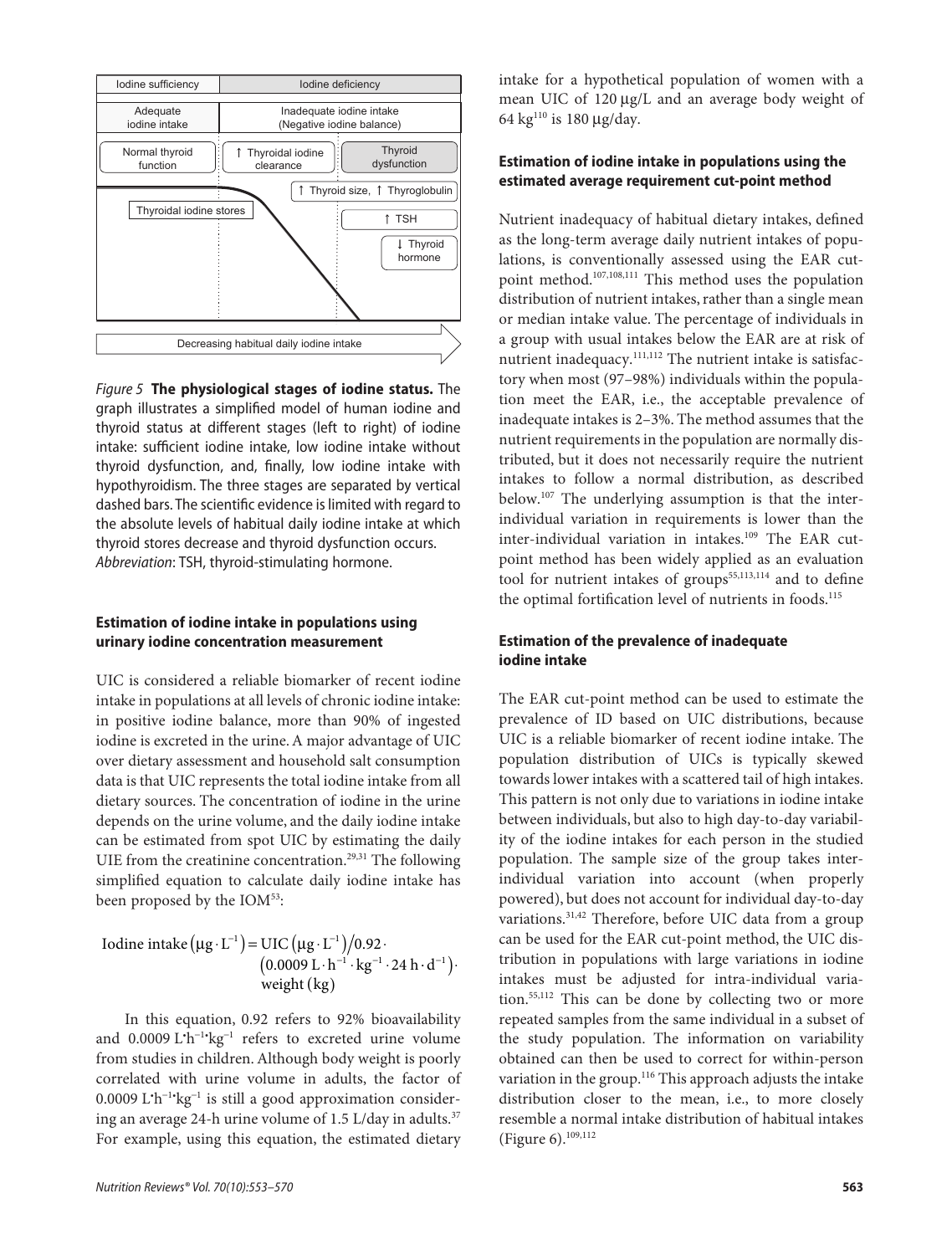

Figure 6 **Population distribution of urinary iodine concentration (UIC) values in single spot urine samples**  $(n = 683)$ , repeat single spot urine samples  $(n = 145)$ , **and after adjustment for intra- and inter-individual variation in a cross-sectional study of young Swiss women.**

<sup>1</sup>Raw data UIC distribution of single individual spot urine samples  $(n = 683)$ .

2 Raw data UIC distribution of repeat single spot urine samples in a subsample ( $n = 145$ ).

3 Estimated habitual UIC distribution for the same group (adjusted by the National Cancer Institute method, using one repeat single spot sample in a subsample).

4 Estimated UIC cutoff corresponding to the estimated average requirement.

The prevalence of ID can then be defined as the proportion of the population below the EAR, from the adjusted distribution (Figure 6). Normalization of the distribution generates a prevalence estimate that is closer to the true prevalence. Adjustment will generally reduce the prevalence compared to non-corrected distributions, except in populations with low or homogeneous iodine intakes.<sup>107</sup> In populations with low iodine intake (i.e., mean intakes below the EAR), the distribution is typically

skewed to lower intakes and adjustment may underestimate the prevalence. In countries with a well-functioning salt iodization program, the iodine intake is less variable and the population distribution is close to normal without correction, as observed, for example, in Swiss school children.<sup>44</sup> A further advantage of collecting a repeat urine sample and accounting for intra-individual variation is that the required sample size can likely be smaller than the 500 samples now recommended for population assessment.<sup>31,42</sup>

Several different statistical methods to adjust the population distribution of nutrient intake data have been proposed by Iowa State University (ISU), 117-122 the IOM, 108 and the National Cancer Institute (NCI).<sup>123-125</sup> The strengths and limitations of the different method are outlined in earlier reviews.<sup>126,127</sup> Tutorials to obtain estimates of usual intakes are available online from ISU,<sup>128</sup> the Centers for Disease Control and Prevention,<sup>129</sup> and the NCI.130 The NCI approach is currently used in the ongoing NHANES study.<sup>129</sup> To our knowledge, only one study has used an adjustment approach to quantify variability for UIC data.<sup>131</sup> The EAR has been used to estimate the prevalence of inadequate iodine intakes from 24-h urine collections,<sup>64</sup> but the EAR cut-point method has not yet been evaluated for spot UIC collections.

#### **Urinary iodine concentration thresholds for the estimated average requirement cut-point method**

The UIC of each individual can be converted to daily iodine intake using the IOM formula described above and the intake distribution can be compared to the EAR. Alternatively, a UIC threshold corresponding to the EAR may be defined and used as a cut-off to estimate ID prevalence directly from the UIC population distribution. The UIC thresholds corresponding to the EAR and RDA/RNI in an average female adult population with mean weight of 64 kg<sup>110</sup> are 63 µg/L and 100 µg/L, respectively, using the simplified IOM formula (Table 3). Consequently, in a

Table 3 **Recommended dietary intakes of iodine in adult women and 10-year-old girls, along with estimated corresponding urinary iodine concentration values.**

| Recommendation            | Adult women                                   |                         | 10-year-old girls                             |                         |  |
|---------------------------|-----------------------------------------------|-------------------------|-----------------------------------------------|-------------------------|--|
|                           | Recommended dietary<br>intake $(\mu q / day)$ | UIC <sup>a</sup> (µq/L) | Recommended dietary<br>intake $(\mu q / day)$ | UIC <sup>a</sup> (µq/L) |  |
| <b>EAR</b> <sup>b</sup>   |                                               | 63                      |                                               | 94                      |  |
| RDA/RNIb,c                | 150                                           | 100                     | 120                                           | 156                     |  |
| Tolerable UL <sup>b</sup> | 1.100                                         | 731                     | 600                                           | 774                     |  |

<sup>a</sup> Values calculated from dietary intake recommendations using the following equation: UIC (µg/l) = iodine intake (µg/day)/(0.0235 \* weight [kg])<sup>53</sup> in a population of women with a mean weight of 64 kg<sup>110</sup> or a population of 10-year-old girls with a mean weight of 33 kg.<sup>132</sup>

**b** Data from the Institute of Medicine.<sup>53</sup>

<sup>c</sup> Data from the World Health Organization.17

Abbreviations: EAR, estimated average requirement; RDA, recommended daily allowance; RNI, recommended nutrient intake; UL, upper level.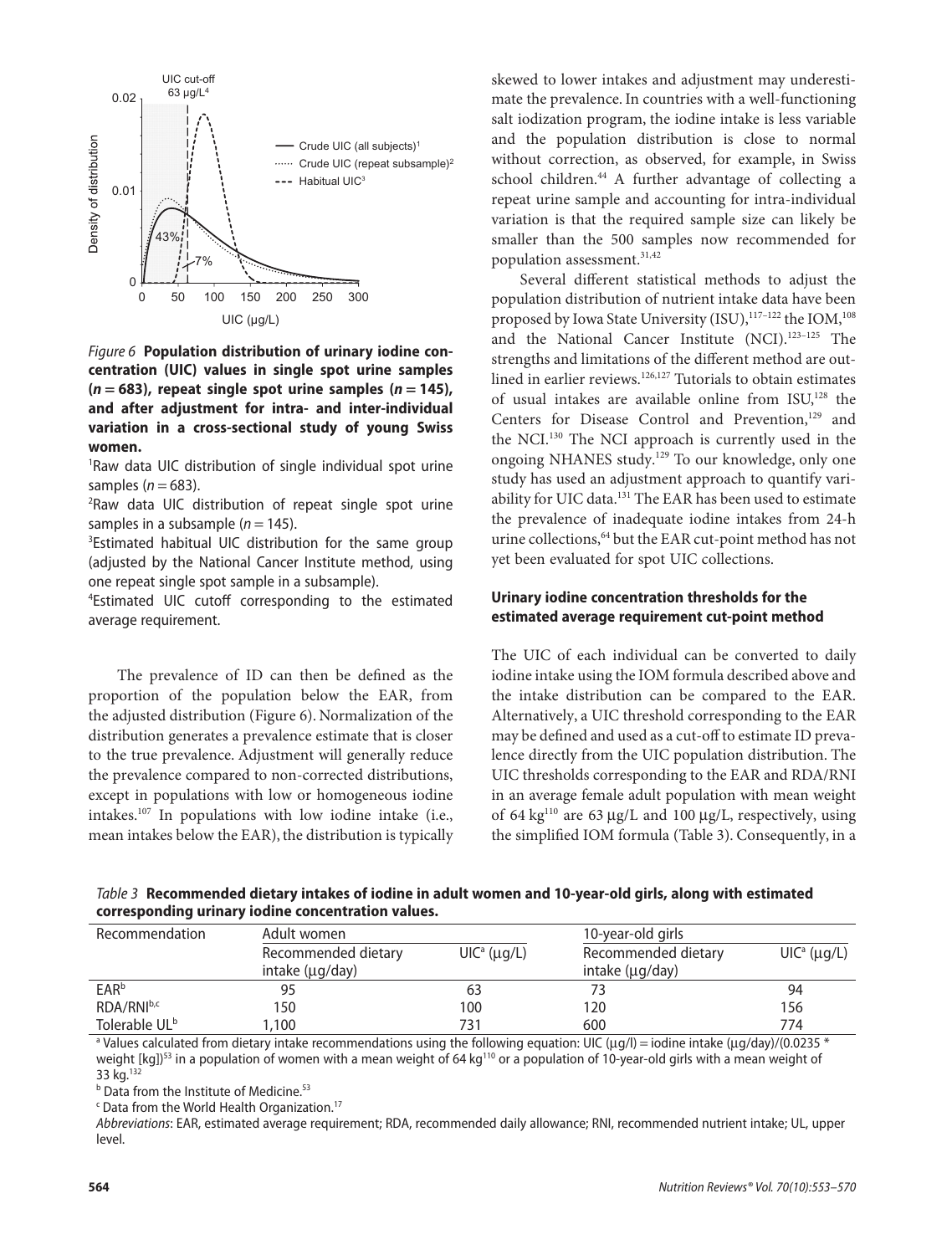population with 2–3% of adult women with usual UICs below the EAR-UIC threshold of  $63 \mu g/L$ , the mean/ median UIC will be around 100 µg/L, after adjustment for day-to-day variation.

Using the same approach, the UIC thresholds corresponding to the EAR and RDA/RNI in an average population of 10-year-old girls with a mean weight of 33  $kg<sup>132</sup>$ are  $94 \mu g/L$  and  $155 \mu g/L$ , respectively (Table 3). If the same IOM formula is applied to the male population with a mean weight of 81 kg<sup>110</sup> the estimated EAR-UIC cutoff is 50  $\mu$ g/L. Adequate iodine intakes in a male population would then be defined as a mean/median UIC of >80 mg/L. However, weight is a poor indicator of urine volume and the average urine volume is 1.5 L/day for both men and women.<sup>37</sup> The UIC-EAR cut off corresponding to a urine volume of 1.5 L/day would be  $57 \mu g/L$  for adults. However, the larger the urine volume, the lower the cut-off.

The UIC thresholds outlined here to define the prevalence of ID in an adult population are rough estimates calculated for illustrative purposes only. The optimal threshold remains to be defined based on population studies with actual data. However, the examples illustrate that the UIC threshold of  $100 \mu g/L$  used by WHO to define ID is likely relevant to define iodine status of the population based on the median/mean UIC, but the 100 mg/L cut-off does not correspond to the EAR for adults. The present WHO threshold is too high to define ID in adult populations and clearly overestimates the prevalence of ID in adults.

At present, there are no UIC thresholds defined to estimate the prevalence of individuals with excessive iodine intakes. An approach similar to the EAR cut-point method may prove useful based on extrapolations from the upper tail of the UIC distribution and the tolerable upper intake level (UL).

## **The estimated average requirement cut-point method in practice: an example from Switzerland**

The practical application of the EAR cut-point method is illustrated by data from a cross-sectional convenience sample of 683 healthy young women in the Zurich area of Switzerland<sup>133</sup> (Table 4). All women provided a single spot urine sample, and a subsample of 20% of the participants  $(n = 145)$  additionally provided a second urine sample. The median UIC was  $79 \mu g/L$  ( $n = 683$ ) for the first sample and  $70 \mu g/L$  ( $n = 145$ ) for the repeat sample (Figure 6). The UIC distribution of the two separate urine collections was skewed due to high day-to-day variation.31 However, since one repeat UIC was available for a subsample of the study participants, the populationspecific intra- and inter-individual variance could be

#### Table 4 **Urinary iodine concentration values in a population of young Swiss women.**

| Characteristics                 | Value                        |
|---------------------------------|------------------------------|
|                                 | $(n = 683)$                  |
| Age (years)                     | $25.4 + 5.5^{\circ}$         |
| Weight (kg)                     | $61.0 \pm 8.6^{\circ}$       |
| Height (m)                      | $167.2 \pm 6.3^{\circ}$      |
| Body mass index ( $kg/m2$ )     | $71.8 + 7.8$ <sup>a</sup>    |
| Crude UIC, from raw data (µg/L) |                              |
| Median                          | 79 $(3-621)^{b}$             |
| Percent <100 µg/L               | 61                           |
| Percent <63 µg/L                | 41                           |
| Adjusted UIC (µg/L)             |                              |
| Median                          | 90 $(28 - 244)$ <sup>b</sup> |
| Percent <100 µg/L               | 67                           |
| Percent <63 µg/L                |                              |

 $a$  Mean  $\pm$  SD.

**b** Median (range).

Values represent unpublished UIC data collected in the study by Andersson et al.<sup>133</sup>

obtained and used to adjust the UIC distribution to reflect the habitual iodine intake.

We estimated the usual UIC in the study population using the NCI SAS method (SAS Institute, Inc., Cary, NC).123,130,134 The NCI method involves two steps. The first step is a model for repeated measures (Mixtran macro) obtaining variance estimates and with the possibility to include covariates. The second step (Distrib macro) estimates the distribution of usual UIC using the variance from the first step and the prevalence below given thresholds. The NCI method (using the Indivit macro) can also be used to calculate the individual's estimated usual UIC using parameters from the first step.<sup>135</sup>

The obtained UIC distribution resembled a normal distribution with an adjusted median/mean UIC of 90 mg/L (Figure 6). The proportion of women with a UIC <63  $\mu$ g/L was 41% in the raw data, but reduced to 7% using the adjusted distribution. This means that 7% of the women have low iodine intakes and are iodine deficient. The proportion of individuals with a UIC <100  $\mu$ g/L was 61% in the unadjusted and 67% in the adjusted distribution, i.e., the WHO UIC cut-off overestimates the "true" prevalence of ID tenfold for both distributions. The iodine intake estimated from the median UIC of the usual UIC distribution was 135 µg/day, using the IOM formula. To achieve a population distribution with 2–3% below the EAR, the women would need to increase their iodine intake by 10  $\mu$ g/day, on average, to 145  $\mu$ g/day (Figure 7). This amount corresponds to the iodine content in one glass of milk.78 The resulting median UIC with extra 10  $\mu$ g dietary iodine per day is 97  $\mu$ g/L and agrees well with the WHO cut-off of 100 µg/L. But, as stressed above, the UIC depends on the urine volume and, in adults, the optimal median UIC corresponding to an adequate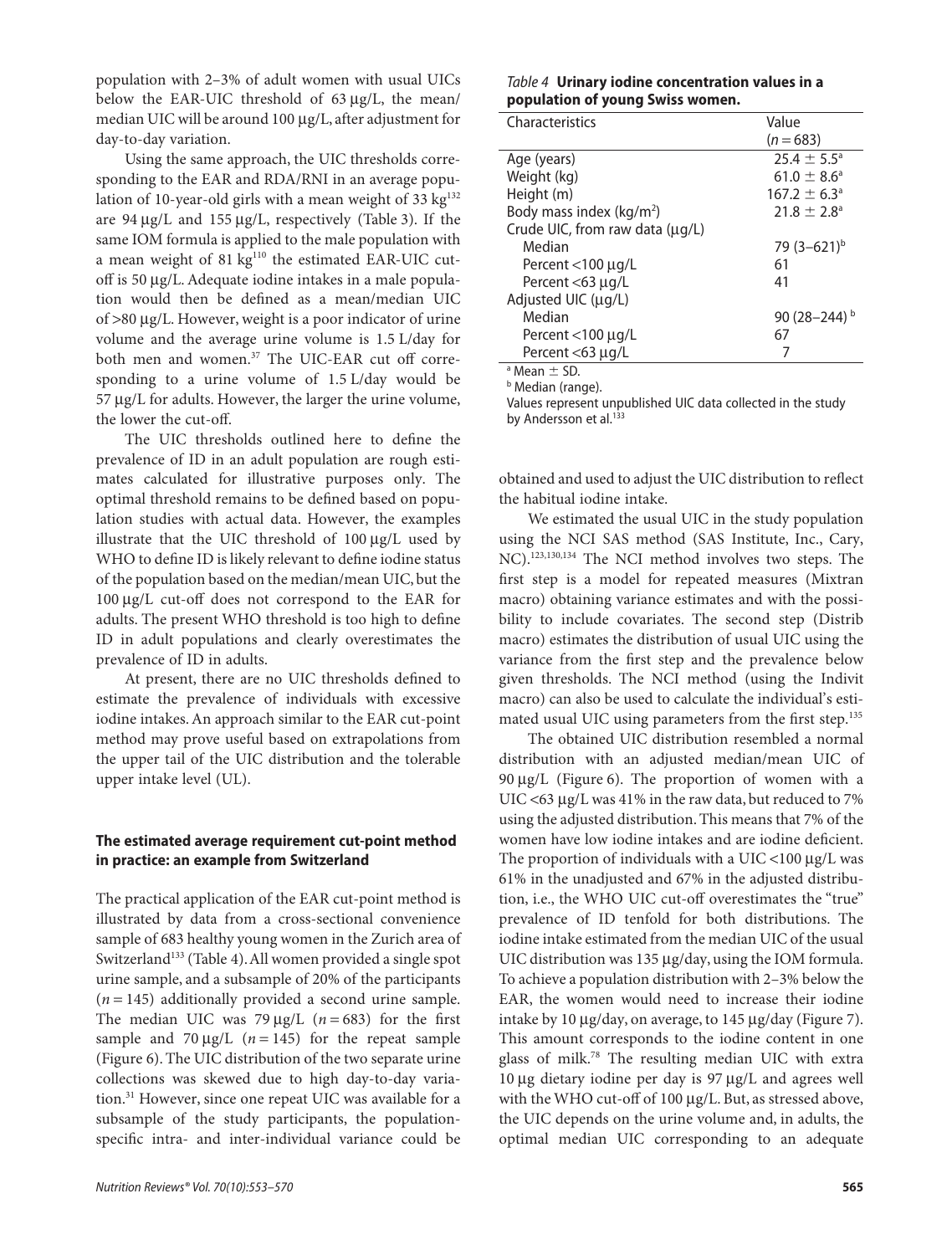

Figure 7 **Cumulative probability of iodine deficiency in young Swiss women at present borderline low** iodine intakes and after a theoretical increase of 10  $\mu$ g/ **day to an overall adequate iodine intake.** UIC curves represent measured and adjusted usual UIC ( $n = 683$ ). The estimated UIC cutoff corresponds to the estimated average requirement.

iodine intake has to be revisited. None of the women had usual intakes above the UL, and the data illustrate that a well-functioning salt iodization program like the one in Switzerland can meet the iodine requirements and pose no risk for excessive iodine intakes.

#### **Outlook for application of the EAR cut-point method**

Applying the EAR cut-point method to UIC distributions may be a promising approach to improving iodine monitoring in populations, but it needs to be validated, and studies to do this are underway. Testing of the different methods to adjust UIC distributions and evaluate the sample size and the number of repeated samples needed for adjustment will be conducted. Plans are also in place to validate the UIC distribution against 24-h urine collections, UIE, urine volume, body weight, and dietary intake data in populations with different iodine status and to define the UIC cut-off corresponding to the EAR for different age- and population groups. The threshold to define ID will additionally be validated against thyroid function.

#### **Dried blood spot thyroglobulin**

The ultimate goal of an iodized salt program is to correct thyroid dysfunction caused by ID in populations, and to ensure adequate thyroid hormone for optimal growth, development, and health. Although a low median UI and/or poor household coverage with iodized salt suggest a population is at higher risk of developing thyroid disorders due to ID, these exposure markers do not provide direct information on thyroid function. A functional biomarker of thyroid status would complement the exposure biomarkers and would improve monitoring of ID.

Ideally, a functional biomarker of iodine status should be "field-friendly." Most thyroid function tests can be measured in just a few drops of blood from a finger or heel stick. Dried blood spots (DBS) on filter paper are increasingly used in health surveys. This collection method eliminates the need for venipuncture and cold chain/refrigeration of specimens; it also simplifies field collection, storage and transport to the laboratory, and usually reduces costs.

Thyroglobulin (Tg) is synthesized only in the thyroid, and is the most abundant intrathyroidal protein. In iodine sufficiency, small amounts of Tg are secreted into the circulation, and serum Tg is normally  $\langle 10 \mu g /$ L.<sup>136</sup> In areas of endemic goiter, serum Tg increases due to greater thyroid cell mass and TSH stimulation (Figure 5). Serum Tg is well correlated with the severity of ID, as measured by UI.<sup>137</sup> Intervention studies examining the potential of Tg as an indicator of response to iodized oil or iodized salt have shown that Tg falls rapidly with iodine repletion $138,139$  and that Tg is a more sensitive indicator of iodine repletion than TSH or T4. However, commercially available assays measure serum Tg, which requires venipuncture, centrifugation, and frozen sample transport, which may be difficult in remote areas.

A new assay for Tg has been developed for DBS, thereby simplifying collection and transport.<sup>139</sup> In prospective studies, DBS Tg has been shown to be a sensitive measure of iodine status and reflects improved thyroid function within several months after iodine repletion.139,140 The method is simple and robust. A drop of blood from a finger stick (or a venipuncture sample) is spotted onto filter paper and the spots are allowed to dry at room temperature before being stored in sealed lowdensity polyethylene bags; the bags are preferably refrigerated at 4°C, but they can also be stored for several weeks at cool, dry room temperatures before analysis.

Standard reference material for the DBS-Tg assay is now available and DBS-Tg is stable when stored for up to 1 year at temperatures  $\leq -20^{\circ}C^{140}$  An international reference range has been established in iodine-sufficient 5–14-year-old children that can be used for monitoring iodine nutrition.<sup>140</sup> The DBS-Tg reference interval for iodine-sufficient school-age children is  $4-40 \mu g/L$ .<sup>17</sup> WHO now recommends DBS Tg for the monitoring of iodine status in SAC.<sup>17</sup> However, several questions need to be resolved before Tg can be widely adopted as an indicator of iodine status. First, it is unclear how the WHO reference range should be applied in the context of population iodine monitoring, and how varying severity of ID in populations affects the distribution of DBS Tg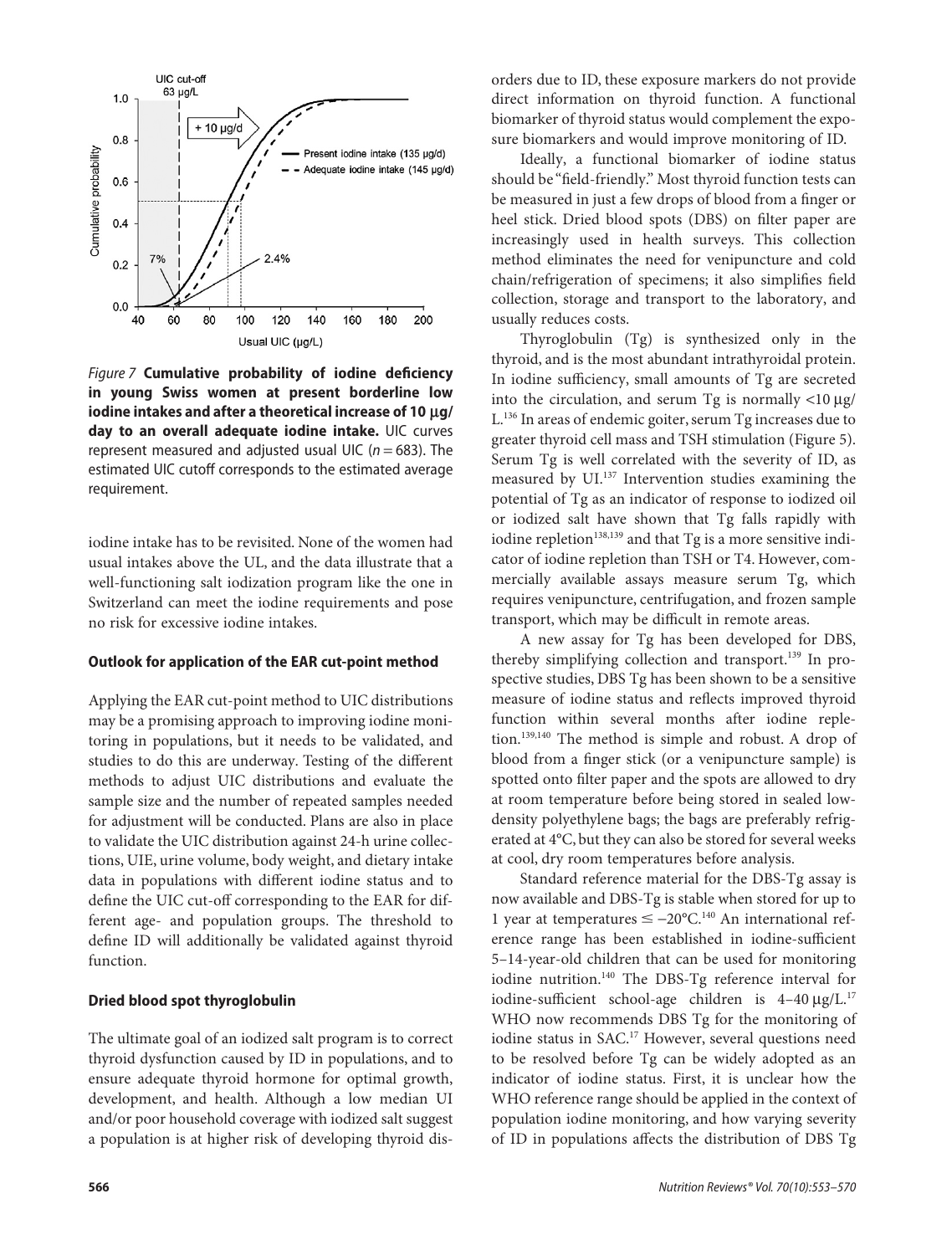and the percentage of children with DBS Tg values above the reference range.Another question is the need for concurrent measurement of anti-Tg antibodies to avoid potential underestimation of Tg; it is unclear how prevalent anti-Tg antibodies are in ID, or whether they are precipitated by iodine prophylaxis. Another limitation is large interassay variability, even with the use of standardization. If future research can clarify these issues, the DBS-Tg assay may prove a useful complement to the use of UIC/EAR distributions and GR for iodine monitoring, in that UIC is a sensitive indicator of recent iodine intake (days) and Tg shows an intermediate response (weeks to months), whereas changes in the GR reflect long-term iodine nutrition (months to years).

#### **CONCLUSION**

The global efforts to control ID have been remarkably successful. Although severe endemic goiter has largely disappeared in most parts of the world, mild-tomoderate ID continues to affect 32 countries, more than half of which are in the industrialized world. Iodine intakes in the United States, the United Kingdom, Australia, and New Zealand have fallen in recent years, mainly due to reluctance of the food industry to use iodized salt. Ensuring sustainability in countries with successful programs requires regular surveillance and occasional adjustments to the iodine content in salt. On the other hand, as salt iodization spreads across the globe, over-iodized salt has contributed to excess iodine intakes in a number of countries and regions, and both iodine deficiency and excess can damage health. Now more than ever, accurate and reliable methods to monitor iodine status are needed.

Yet current assessment methods have clear limitations, as discussed in this review. What is needed at the population level is an accurate biomarker of exposure, to define iodine intake distributions, along with a functional biomarker of thyroid status that responds to varying levels of exposure. Both biomarkers need to be robust, inexpensive, and field friendly. The exposure biomarker (UICs in spot samples from the target population) is already well established and widely used; however, it is suggested here that UIC survey data can be extrapolated to iodine intakes and then interpreted using the EAR cut-point model. This would allow national programs to derive accurate information on the prevalence of ID in the population and to quantify the necessary increase in iodine intakes to ensure sufficiency in the population. If program resources are available, the DBS-Tg assay provides a functional biomarker that can be used in combination with UIC data to ensure that thyroid function has normalized in response to improvements in iodine

intakes. Sensitive biomarkers remain particularly important for iodine, as efforts to reduce salt intake to lower cardiovascular disease risk are implemented and iodized salt interventions may need to be adjusted accordingly. The median UIC in SAC is not a reasonable proxy for iodine status in the general population, and a future challenge in the field will be to expand the use of new biomarkers to pregnant women and infants.

#### **Acknowledgments**

The authors thank Max Haldimann, Isabelle Aeberli, and the members of the Iodine Task Force for advice during the preparation of this manuscript.

*Funding.* This research was primarily funded by the ETH Zurich, Switzerland. Additional support came from the International Council for the Control of Iodine Deficiency Disorders (ICCIDD), Zurich, Switzerland.

*Declaration of interest.* The authors have no relevant interest to declare.

#### **REFERENCES**

- 1. Caulfield LE, Richard SA, Rivera JA, et al. Stunting, wasting, and micronutrient deficiency disorders. In: Dean T, Jamison DT, Breman JG, et al., eds. Disease Control Priorities in Developing Countries. 2nd ed. New York: Oxford University Press; 2006:551–568.
- 2. World Health Organization. Study-group on endemic goitre; final report. Bull World Health Organ. 1953;9:293–301.
- United Nations Children's Fund. World Declaration on the Survival, Protection and Development of Children: The World Summit for Children, New York, 30 September 1990. New York: United Nations Children's Fund (UNICEF); 1990.
- 4. World Health Organization. Overcoming iodine deficiency disorders. ResolutionWHA39.31. In: Proceedings of the Forty-third World Health Assembly, Geneva, 7–17 May 1990. Geneva: World Health Organization; 1990.
- 5. United Nations Children's Fund. Proceedings of Ending Hidden Hunger: A Policy Conference on Micronutrient Malnutrition, Montreal, 10–12 October 1991. Atlanta, GA: The Task Force for Child Survival and Development; 1991.
- 6. World Health Organization, United Nations Children's Fund, and the International Council for the Control of Iodine Deficiency Disorders. Indicators for Assessment of Iodine Deficiency Disorders and Their Control Programmes: Report of a Joint WHO/UNICEF/ICCIDD Consultation, 3–5 November 1992. Geneva: World Health Organization; 1993. Document WHO/NUT/93.1.
- 7. Walker SP, Wachs TD, Gardner JM, et al. Child development: risk factors for adverse outcomes in developing countries. Lancet. 2007;369:145–157.
- World Health Organization, United Nations Children's Fund, and the International Council for the Control of Iodine Deficiency Disorders. Global Prevalence of Iodine Deficiency Disorders. Micronutrient Deficiency Information SystemWorking Paper 1. Geneva, Switzerland: World Health Organization; 1993. Publication no. WHO/NUT/95.3.
- 9. Andersson M, Karumbunathan V, Zimmermann MB. Global iodine status in 2011 and trends over the past decade. J Nutr. 2012;142:744–750.
- 10. United Nations Children's Fund. The State of the World's Children 2012: Children in an Urban World. New York: United Nations Children's Fund (UNICEF); 2012.
- 11. United Nations Children's Fund. Universal Salt Iodization in Central and Eastern Europe and the Commonwealth of Independent States. Experiences, Achievements, and Lessons Learned During the Decade 2000–2009. Geneva: UNICEF Regional Office for Central and Eastern Europe and the Commonwealth of Independent States; 2011.
- 12. Zimmermann MB, Wegmuller R, Zeder C, et al. Rapid relapse of thyroid dysfunction and goiter in school-age children after discontinuation of salt iodization. Am J Clin Nutr. 2004;79:642–645.
- 13. World Health Organization. Sustaining the elimination of iodine deficiency disorders. Resolution WHA58.24. In: Fifty-eighth World Health Assembly, Geneva, 25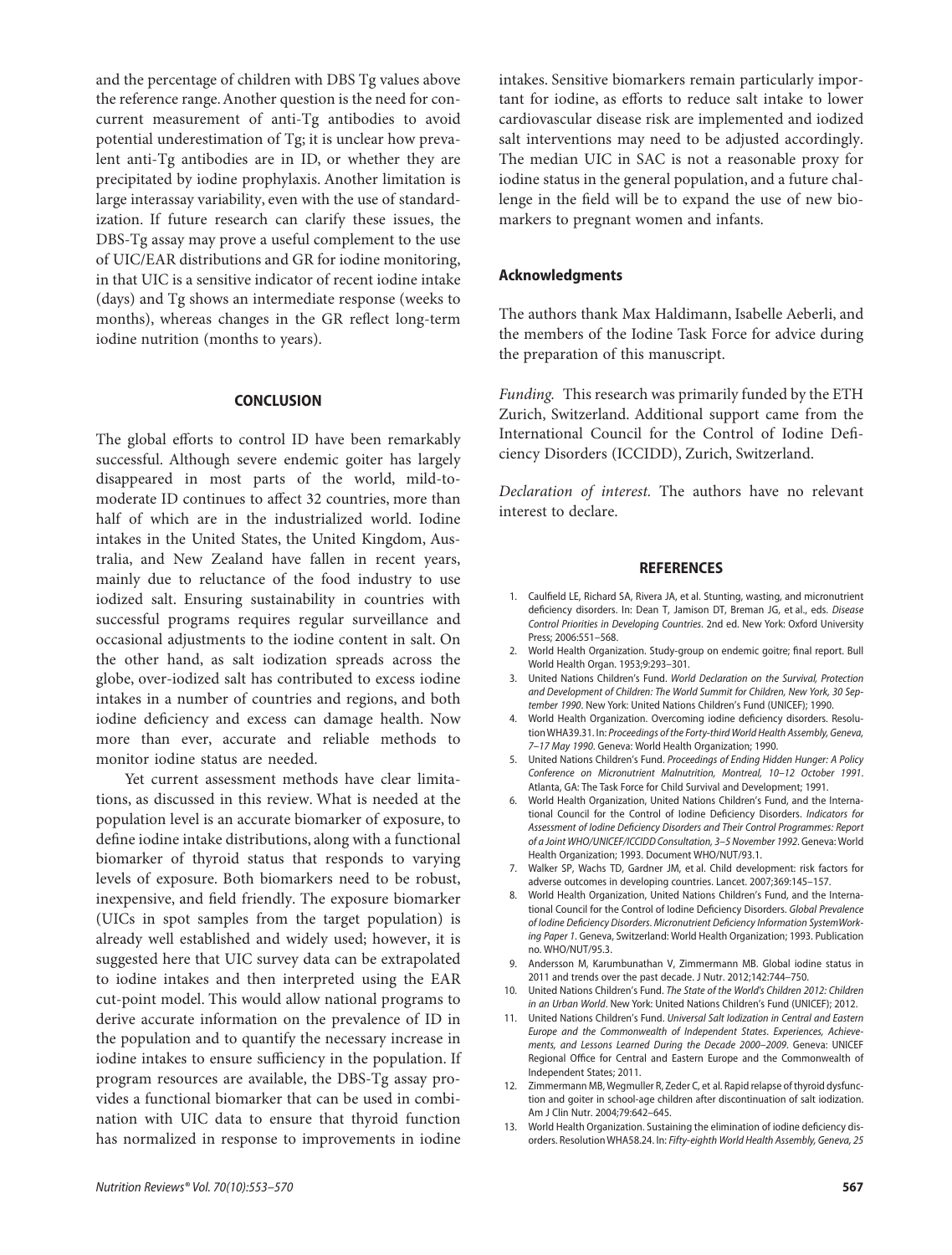May 2005. Geneva: World Health Organization; 2005:100–101. Publication no. WHA58/2005/REC/1.

- 14. Food and Agriculture Organization. Report of the Third Conference on Nutrition Problems in Latin America, Caracas, Venezuela, 19–28 October 1953. Issue 8 of FAO Nutrition Meetings Report Series: Issue 8. Rome: Food and Agriculture Organization of the United Nations; 1954.
- 15. Perez C, Scrimshaw NS, Muñoz JA. Technique of endemic goiter surveys. In: Clements FW, De Moerloose J, De Smet MP, et al., eds. Endemic Goiter. Geneva: World Health Organization; 1960:369–384.
- 16. Delange F, Bastani S, Benmiloud M, et al. Definitions of endemic goitre and cretinism, classification of goitre size and severity of endemias, and survey techniques. In: Dunn JT, Pretell E, Daza CH, et al., eds. Towards the Eradication of Endemic Goiter, Cretinism, and Iodine Deficiency. Proceedings of the Fifth Meeting of the Pan American Health Organization (PAHO)/World Health Organization (WHO) Technical Group on Endemic Goiter, Cretinism, and Iodine Deficiency, Lima, Peru, November 1983. Washington, DC: Pan American Health Organization; 1986: 373–376. Scientific publication no. 502.
- 17. World Health Organization, United Nations Children's Fund, and the International Council for the Control of Iodine Deficiency Disorders. Assessment of Iodine Deficiency Disorders and Monitoring their Elimination: A Guide for Programme Managers. 3rd ed. Geneva: World Health Organization; 2007. ISBN: 9789241595827.
- 18. Zimmermann M, Saad A, Hess S, et al. Thyroid ultrasound compared with World Health Organization 1960 and 1994 palpation criteria for determination of goiter prevalence in regions of mild and severe iodine deficiency. Eur J Endocrinol. 2000;143:727–731.
- 19. Zimmermann MB, Hess SY, Molinari L, et al. New reference values for thyroid volume by ultrasound in iodine-sufficient schoolchildren: a World Health Organization/Nutrition for Health and Development Iodine Deficiency Study Group Report. Am J Clin Nutr. 2004;79:231–237.
- 20. Brunn J, Block U, Ruf G, et al. Volumetrie der Schilddrüsenlappen mittels Realtime-Sonographie. Dtsch Med Wochenschr. 1981;106:1338–1340.
- 21. Zimmermann MB, Molinari L, Spehl M, et al. Toward a consensus on reference values for thyroid volume in iodine-replete schoolchildren: results of a workshop on inter-observer and inter-equipment variation in sonographic measurement of thyroid volume. Eur J Endocrinol. 2001;144:213–220.
- 22. Aghini-Lombardi F, Antonangeli L, Pinchera A, et al. Effect of iodized salt on thyroid volume of children living in an area previously characterized by moderate iodine deficiency. J Clin Endocrinol Metab. 1997;82:1136–1139.
- 23. Zimmermann MB, Hess SY, Adou P, et al. Thyroid size and goiter prevalence after introduction of iodized salt: a 5-y prospective study in schoolchildren in Cote d'Ivoire. Am J Clin Nutr. 2003;77:663–667.
- 24. Jooste PL, Weight MJ, Lombard CJ. Short-term effectiveness of mandatory iodization of table salt, at an elevated iodine concentration, on the iodine and goiter status of schoolchildren with endemic goiter. Am J Clin Nutr. 2000;71: 75–80.
- 25. Pan American Health Organization (PAHO)/World Health Organization (WHO) Technical Group on Endemic Goiter, Cretinism, and Iodine Deficiency. In: Dunn JT, Pretell EA, Daza CH, et al., eds. Towards the Eradication of Endemic Goiter, Cretinism, and Iodine Deficiency: Proceedings of the Fifth Meeting of the PAHO/WHO Technical Group on Endemic Goiter, Cretinism, and Iodine Deficiency, Lima, Peru, November 1983. Washington, DC: Pan American Health Organization; 1986:419.
- 26. Hetzel BS. Iodine deficiency disorders (IDD) and their eradication. Lancet. 1983; 2:1126–1129.
- 27. Nath SK, Moinier B, Thuillier F, et al. Urinary excretion of iodide and fluoride from supplemented food grade salt. Int J Vitam Nutr Res. 1992;62:66–72.
- 28. Jahreis G, Hausmann W, Kiessling G, et al. Bioavailability of iodine from normal diets rich in dairy products – results of balance studies in women. Exp Clin Endocrinol Diabetes. 2001;109:163–167.
- 29. Vejbjerg P, Knudsen N, Perrild H, et al. Estimation of iodine intake from various urinary iodine measurements in population studies. Thyroid. 2009;19:1281– 1286.
- 30. Bourdoux P. Evaluation of the iodine intake: problems of the iodine/ creatinine ratio – comparison with iodine excretion and daily fluctuations of iodine concentration. Exp Clin Endocrinol Diabetes. 1998;106(Suppl 3): S17–S20.
- 31. König F, Andersson M, Hotz K, et al. Ten repeat collections for urinary iodine from spot samples or 24-h samples are needed to reliably estimate individual iodine status in women. J Nutr. 2011;141:2049–2054.
- 32. Hetzel BS, Dunn JT, Stanbury JS, eds. The Prevention and Control of Iodine Deficiency Disorders. Amsterdam, The Netherlands: Elsevier; 1987.
- 33. Prevention and control of iodine deficiency disorders. Lancet. 1986;2:433–434.
- 34. Bourdoux P. Measurement of iodine in the assessment of iodine deficiency. IDD Newsl. 1988;4:8–12.
- 35. Ascoli W, Arroyave G. Epidemiologia el bocio endémico en Centro América. Relación entre prevalencia y excreción urinaria de yodo [Epidemiology of endemic goiter in Central America. Association between prevalence and urinary iodine excretion]. Arch Latinoam Nutr. 1970;20:309–320.
- 36. Johner SA, Shi L, Remer T. Higher urine volume results in additional renal iodine loss. Thyroid. 2010;20:1391–1397.
- 37. Manz F, Johner SA, Wentz A, et al. Water balance throughout the adult life span in a German population. Br J Nutr. 2011;107:1673–1681.
- 38. Langer P. Eastern and southeastern Europe. In: Stanbury JB, Hetzel BS, eds. Endemic Goiter and Endemic Cretinism. New York: John Wiley & Sons; 1980:141– 153.
- 39. Delange F, Benker G, Caron P, et al. Thyroid volume and urinary iodine in European schoolchildren: standardization of values for assessment of iodine deficiency. Eur J Endocrinol. 1997;136:180–187.
- 40. World Health Organization, United Nations Children's Fund, and the International Council for the Control of Iodine Deficiency Disorders. Assessment of Iodine Deficiency Disorders and Monitoring Their Elimination: A Guide for Programme Managers. 2nd ed. Geneva: World Health Organization; 2001. Publication no. WHO/NHD/01.1.
- 41. Caldwell KL, Makhmudov A, Jones RL, et al. EQUIP: a worldwide program to ensure the quality of urinary iodine procedures. Accred Qual Assur. 2005;10: 356–361.
- 42. Andersen S, Karmisholt J, Pedersen KM, et al. Reliability of studies of iodine intake and recommendations for number of samples in groups and in individuals. Br J Nutr. 2008;99:813–818.
- 43. Andersson M, Takkouche B, Egli I, et al. Current global iodine status and progress over the last decade towards the elimination of iodine deficiency. Bull World Health Organ. 2005;83:518-525.
- 44. Andersson M, Aeberli I, Wust N, et al. The Swiss iodized salt program provides adequate iodine for school children and pregnant women, but weaning infants not receiving iodine-containing complementary foods as well as their mothers are iodine deficient. J Clin Endocrinol Metab. 2010;95:5217–5224.
- 45. de Benoist B, McLean E, Andersson M, et al. Iodine deficiency in 2007: global progress since 2003. Food Nutr Bull. 2008;29:195–202.
- 46. Stanbury JB, Ermans AE, Bourdoux P, et al. Iodine-induced hyperthyroidism: occurrence and epidemiology. Thyroid. 1998;8:83–100.
- 47. Laurberg P, Cerqueira C, Ovesen L, et al. Iodine intake as a determinant of thyroid disorders in populations. Best Pract Res Clin Endocrinol Metab. 2010;24: 13–27.
- 48. Zimmermann MB. Iodine deficiency. Endocr Rev. 2009;30:376–408.
- 49. Gowachirapant S, Winichagoon P, Wyss L, et al. Urinary iodine concentrations indicate iodine deficiency in pregnant Thai women but iodine sufficiency in their school-aged children. J Nutr. 2009;139:1169–1172.
- 50. Wong EM, Sullivan KM, Perrine CG, et al. Comparison of median urinary iodine concentration as an indicator of iodine status among pregnant women, school-age children, and nonpregnant women. Food Nutr Bull. 2011;32:206– 212.
- 51. Caldwell KL, Makhmudov A, Ely E, et al. Iodine status of the U.S. population, National Health and Nutrition Examination Survey, 2005–2006 and 2007–2008. Thyroid. 2011;21:419–427.
- 52. Andersson M, de Benoist B, et al. Prevention and control of iodine deficiency in pregnant and lactating women and in children less than 2-years-old: conclusions and recommendations of the Technical Consultation [published correction appears in Public Health Nutr. 2008;11:327]. Public Health Nutr. 2007;10: 1606–1611.
- 53. Institute of Medicine, Academy of Sciences, USA. Dietary Reference Intakes for Vitamin A, Vitamin K, Arsenic, Boron, Chromium, Copper, Iodine, Iron, Manganese, Molybdenum, Nickel, Silicon, Vanadium and Zinc. Washington, DC: The National Academies Press; 2001.
- 54. Food and Nutrition Board of the Institute of Medicine of the National Academies. Dietary Reference Intakes: The Essential Guide to Nutrient Requirements. Washington, DC: The National Academies Press; 2006.
- 55. Murphy SP, Barr SI. Practice paper of the American Dietetic Association: using the Dietary Reference Intakes. J Am Diet Assoc. 2011;111:762–770.
- 56. Dworkin HJ, Jacquez JA, Beierwaltes WH. Relationship of iodine ingestion to iodine excretion in pregnancy. J Clin Endocrinol Metab. 1966;26:1329– 1342.
- 57. Harrison MT. Iodine balance in man. Postgrad Med J. 1968;44:69–71.
- 58. Harrison MT, Harden RM, Alexander WD, et al. Iodine balance studies in patients with normal and abnormal thyroid function. J Clin Endocrinol Metab. 1965;25:1077–1084.
- 59. Malamos B, Koutras DA, Marketos SG, et al. Endemic goiter in Greece: an iodine balance study in the field. J Clin Endocrinol Metab. 1967;27:1372–1380.
- 60. Vought RL, London WT. Iodine intake, excretion and thyroidal accumulation in healthy subjects. J Clin Endocrinol Metab. 1967;27:913–919.
- 61. Fisher DA, Oddie TH. Thyroid iodine content and turnover in euthyroid subjects: validity of estimation of thyroid iodine accumulation from short-term clearance studies. J Clin Endocrinol Metab. 1969;29:721–727.
- 62. Fisher DA, Oddie TH. Thyroidal radioiodine clearance and thryoid iodine accumulation: contrast between random daily variation and population data. J Clin Endocrinol Metab. 1969;29:111–115.
- 63. Charlton K, Skeaff S. Iodine fortification: why, when, what, how, and who? Curr Opin Clin Nutr Metab Care. 2011;14:618–624.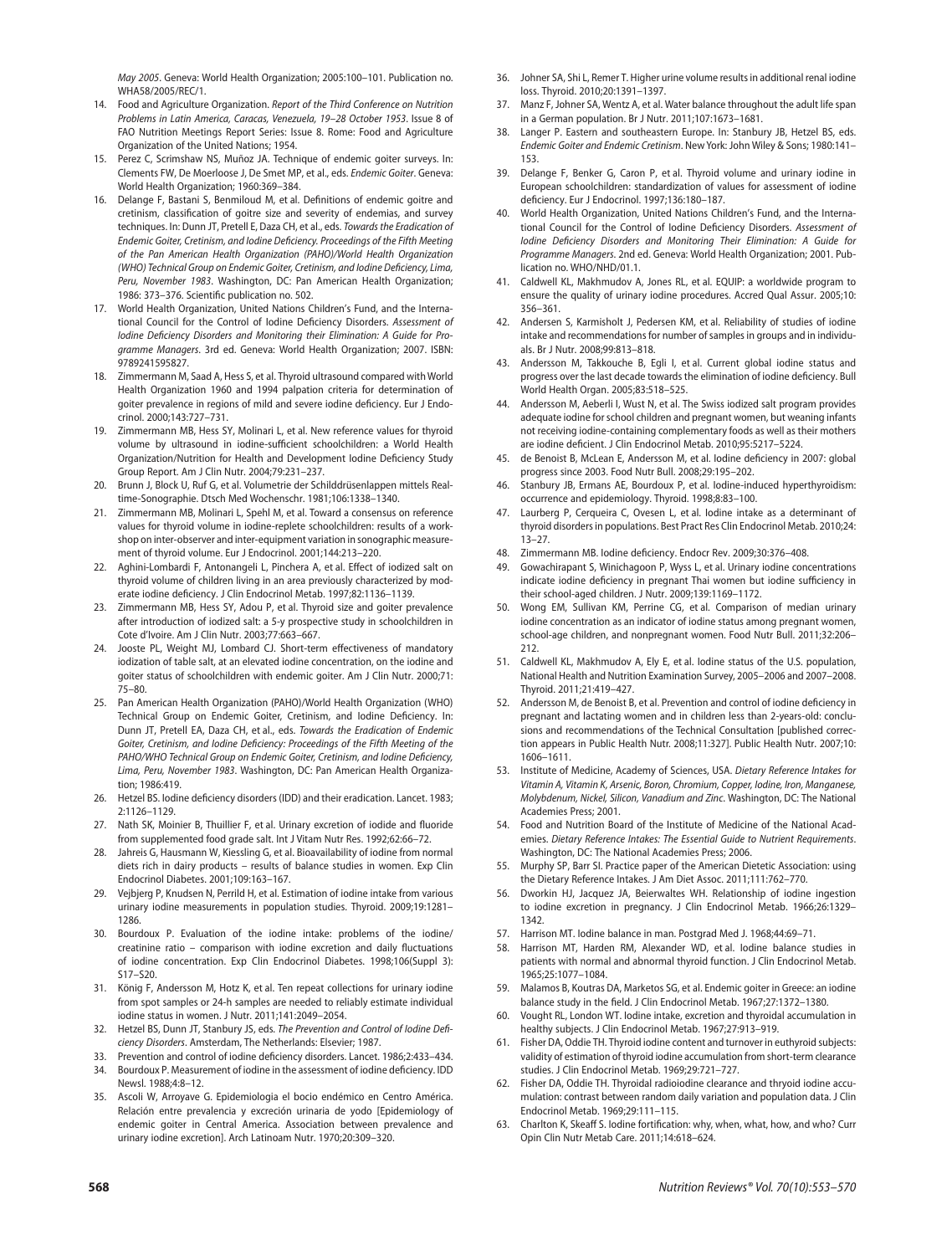- 64. Johner SA, Gunther AL, Remer T. Current trends of 24-h urinary iodine excretion in German schoolchildren and the importance of iodised salt in processed foods. Br J Nutr. 2011;106:1749–1756.
- 65. World Health Organization, United Nations Children's Fund, and the International Council for the Control of Iodine Deficiency Disorders. Recommended Iodine Levels in Salt and Guidelines for Monitoring Their Adequacy and Effectiveness. Geneva:World Health Organization; 1996. Publication no. WHO/NUT/ 96.13.
- 66. World Health Organization. Iodine Deficiency in Europe: a Continuing Public Health Problem. In: Andersson M, de Benoist B, Darnton-Hill I, et al., eds. Geneva: World Health Organization; 2007.
- 67. Mattes RD, Donnelly D. Relative contributions of dietary sodium sources. J Am Coll Nutr. 1991;10:383–393.
- 68. Brown IJ, Tzoulaki I, Candeias V, et al. Salt intakes around the world: implications for public health. Int J Epidemiol. 2009;38:791–813.
- 69. Institute of Medicine Committee on Strategies to Reduce Sodium Intake. Strategies to Reduce Sodium Intake in the United States. Washington, DC: The National Academies Press; 2010.
- 70. Thomson BM. Nutritional modelling: distributions of salt intake from processed foods in New Zealand. Br J Nutr. 2009;102:757–765.
- 71. Ni Mhurchu C, Capelin C, Dunford EK, et al. Sodium content of processed foods in the United Kingdom: analysis of 44,000 foods purchased by 21,000 households. Am J Clin Nutr. 2011;93:594–600.
- 72. Centers for Disease Control and Prevention. Vital signs: food categories contributing the most to sodium consumption – United States, 2007–2008. MMWR Morb Mortal Wkly Rep. 2012;61:92–98.
- 73. Rasmussen LB, Ovesen L, Christensen T, et al. Iodine content in bread and salt in Denmark after iodization and the influence on iodine intake. Int J Food Sci Nutr. 2007;58:231–239.
- 74. Rasmussen LB, Carle A, Jorgensen T, et al. Iodine intake before and after mandatory iodization in Denmark: results from the Danish Investigation of Iodine Intake and Thyroid Diseases (DanThyr) study. Br J Nutr. 2008;100:166– 173.
- 75. Verkaik-Kloosterman J, van 't Veer P, Ocke MC. Simulation model accurately estimates total dietary iodine intake. J Nutr. 2009;139:1419–1425.
- 76. Dahl L, Opsahl JA, Meltzer HM, et al. Iodine concentration in Norwegian milk and dairy products. Br J Nutr. 2003;90:679–685.
- 77. Pearce EN, Pino S, He X, et al. Sources of dietary iodine: bread, cows' milk, and infant formula in the Boston area. J Clin Endocrinol Metab. 2004;89:3421– 3424.
- 78. Haldimann M, Alt A, Blanc A, et al. Iodine content of food groups. J Food Compos Anal. 2005;18:461–471.
- 79. Li M, Waite KV, Ma G, et al. Declining iodine content of milk and re-emergence of iodine deficiency in Australia. Med J Aust. 2006;184:307.
- 80. Schone F, Leiterer M, Lebzien P, et al. Iodine concentration of milk in a doseresponse study with dairy cows and implications for consumer iodine intake. J Trace Elem Med Biol. 2009;23:84–92.
- 81. Bath SC, Button S, Rayman MP. Iodine concentration of organic and conventional milk: implications for iodine intake. Br J Nutr. 2012;107:935–940.
- 82. Dahl L, Johansson L, Julshamn K, et al. The iodine content of Norwegian foods and diets. Public Health Nutr. 2004;7:569–576.
- 83. Murray CW, Egan SK, Kim H, et al. US Food and Drug Administration's Total Diet Study: dietary intake of perchlorate and iodine. J Expo Sci Environ Epidemiol. 2008;18:571–580.
- 84. Julshamn K, Dahl L, Eckhoff K. Determination of iodine in seafood by inductively coupled plasma/mass spectrometry. J AOAC Int. 2001;84:1976– 1983.
- 85. Teas J, Pino S, Critchley A, et al. Variability of iodine content in common commercially available edible seaweeds. Thyroid. 2004;14:836–841.
- 86. Nagataki S. The average of dietary iodine intake due to the ingestion of seaweeds is 1.2 mg/day in Japan. Thyroid. 2008;18:667–668.
- 87. Andersen S, Guan H, Teng W, et al. Speciation of iodine in high iodine groundwater in China associated with goitre and hypothyroidism. Biol Trace Elem Res. 2009;128:95–103.
- 88. Henjum S, Barikmo I, Gjerlaug AK, et al. Endemic goitre and excessive jodine in urine and drinking water among Saharawi refugee children. Public Health Nutr. 2010;13:1472–1477.
- 89. Gowans EM, Fraser CG. Biological variation in analyte concentrations in urine of apparently healthy men and women. Clin Chem. 1987;33:847–850.
- 90. Ricos C, Jimenez CV, Hernandez A, et al. Biological variation in urine samples used for analyte measurements. Clin Chem. 1994;40:472–477.
- 91. Fordyce FM. Database of the Iodine Content of Food and Diets Populated with Data from Published Literature. British Geological Survey Commissioned Report, CR/03/84N. Keyworth, Nottingham, UK: British Geological Survey; 2003.
- 92. Soriguer F, Gutierrez-Repiso C, Gonzalez-Romero S, et al. Iodine concentration in cow's milk and its relation with urinary iodine concentrations in the population. Clin Nutr. 2011;30:44–48.
- 93. Gibson RS. Principles of Nutritional Assessment. New York: Oxford University Press; 2005.
- 94. Thompson FE, Subar AF. Dietary assessment methodology. In: Coulston AM, Boushey C, eds. Nutrition in the Prevention and Treatment of Disease, 2nd ed. London: Elsevier Academic Press; 2008:3–39.
- 95. Leung AM, Braverman LE, Pearce EN. A dietary iodine questionnaire: correlation with urinary iodine and food diaries. Thyroid. 2007;17:755–762.
- 96. Brantsaeter AL, Haugen M, Julshamn K, et al. Evaluation of urinary iodine excretion as a biomarker for intake of milk and dairy products in pregnant women in the Norwegian Mother and Child Cohort Study (MoBa). Eur J Clin Nutr. 2009;63:347–354.
- 97. Flynn A, Hirvonen T, Mensink GB, et al. Intake of selected nutrients from foods, from fortification and from supplements in various European countries [published correction appears in Food Nutr Res. 2009;53(Suppl 1):doi: 10.3402/fnr.v53i0.2129]. Food Nutr Res. 2009;53(Suppl 1):doi: 10.3402/ fnr.v53i0.2038.
- 98. Espeland MA, Kumanyika S, Wilson AC, et al. Statistical issues in analyzing 24-h dietary recall and 24-h urine collection data for sodium and potassium intakes. Am J Epidemiol. 2001;153:996–1006.
- Rennie KL, Coward A, Jebb SA. Estimating under-reporting of energy intake in dietary surveys using an individualised method. Br J Nutr. 2007;97:1169–1176.
- 100. Bentley B. A review of methods to measure dietary sodium intake. J Cardiovasc Nurs. 2006;21:63–67.
- 101. WHO/PAHO Regional Expert Group for Cardiovascular Disease Prevention through Population-wide Dietary Salt Reduction. A Review of Methods to Determinethe Main Sources of Salt inthe Diet. 2010; Available at: http://new.paho.org/ hq/index.php?option=com\_content&task=view&id=2015&Itemid=1757. Accessed 21 August 2012.
- 102. Verkaik-Kloosterman J, van 't Veer P, Ocke MC. Reduction of salt: will iodine intake remain adequate in The Netherlands? Br J Nutr. 2010;104:1712– 1718.
- 103. Schiess S, Cressey PJ, Thomson BM. Predictive modelling of interventions to improve iodine intake in New Zealand. Public Health Nutr. 2012;25:1–9.
- 104. Anonymous. Global iodine scorecard. IDD Newsl. 2012;40:6–8.
- 105. Zimmermann MB, Jooste PL, Pandav CS. Iodine-deficiency disorders. Lancet. 2008;372:1251–1262.
- Andersson M, Zimmermann MB. Influence of iodine deficiency and excess on thyroid function tests. In: Brent GA, ed. Thyroid Function Test. New York: Springer; 2010:45–70.
- Food and Nutrition Board of the Institute of Medicine of the National Academies. Dietary Reference Intakes: Applications in Dietary Assessment. Washington, DC: National Academies Press; 2000.
- 108. Food and Nutrition Board of the Institute of Medicine of the National Academies. Dietary Reference Intakes: Applications in Dietary Planning. Washington, DC: National Academies Press; 2003.
- 109. Murphy SP, Guenther PM, Kretsch MJ. Using the Dietary Reference Intakes to assess intakes of groups: pitfalls to avoid. J Am Diet Assoc. 2006;106:1550– 1553.
- 110. Ekelund U, Besson H, Luan J, et al. Physical activity and gain in abdominal adiposity and body weight: prospective cohort study in 288,498 men and women. Am J Clin Nutr. 2011;93:826–835.
- 111. Carriquiry AL. Assessing the prevalence of nutrient inadequacy. Public Health Nutr. 1999;2:23–33.
- 112. Murphy SP, Barr SI, Poos MI. Using the new Dietary Reference Intakes to assess diets: a map to the maze. Nutr Rev. 2002;60:267–275.
- 113. de Lauzon B, Volatier JL, Martin A. A Monte Carlo simulation to validate the EAR cut-point method for assessing the prevalence of nutrient inadequacy at the population level. Public Health Nutr. 2004;7:893–900.
- 114. Ribas-Barba L, Serra-Majem L, Roman-Vinas B, et al. Effects of dietary assessment methods on assessing risk of nutrient intake adequacy at the population level: from theory to practice. Br J Nutr. 2009;101(Suppl 2):S64–S72.
- 115. Allen L, de Benoist B, Dary O, et al. Guidelines on Food Fortification with Micronutrients. 2nd ed. World Health Organization and Food and Agricultural Organization of the United Nations; 2006.
- 116. Murphy SP. How consideration of population variance and individuality affects our understanding of nutritional requirements in human health and disease. J Nutr. 2001;131:S361–S365.
- Nusser SM, Carriquiry AL, Dodd KW, et al. A semiparametric transformation approach to estimating usual daily intake distributions. J Am Stat Assoc. 1996;91:1440–1449.
- 118. Guenther PM, Kott PS, Carriquiry AL. Development of an approach for estimating usual nutrient intake distributions at the population level. J Nutr. 1997;127: 1106–1112.
- 119. Carriquiry AL. Estimation of usual intake distributions of nutrients and foods. J Nutr. 2003;133:S601–S608.
- 120. Jahns L, Carriquiry A, Arab L, et al. Within- and between-person variation in nutrient intakes of Russian and U.S. children differs by sex and age. J Nutr. 2004;134:3114–3120.
- 121. Jahns L, Arab L, Carriquiry A, et al. The use of external within-person variance estimates to adjust nutrient intake distributions over time and across populations. Public Health Nutr. 2005;8:69–76.